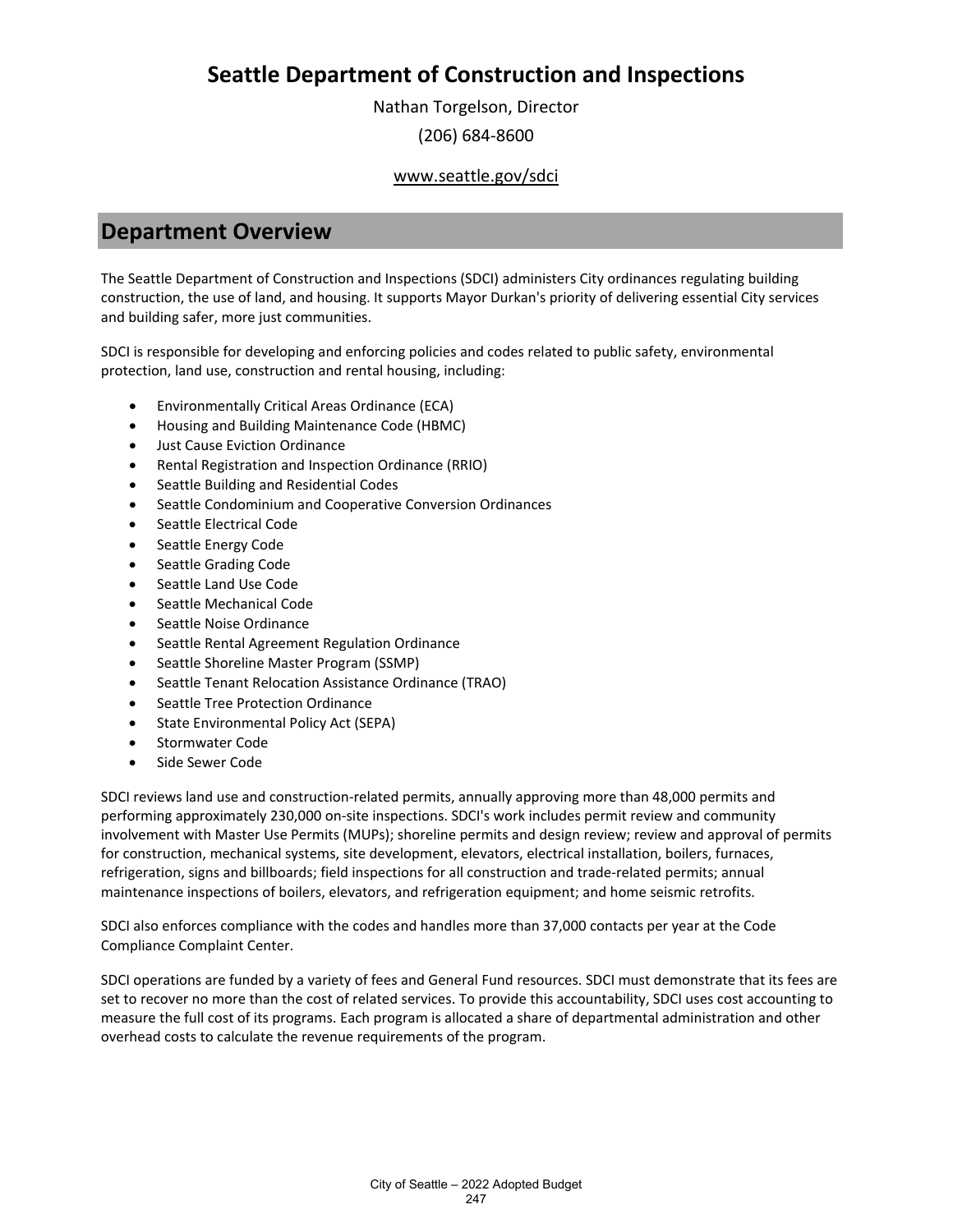| <b>Budget Snapshot</b>           |                             |                        |                 |                 |  |
|----------------------------------|-----------------------------|------------------------|-----------------|-----------------|--|
|                                  |                             | 2020<br><b>Actuals</b> | 2021<br>Adopted | 2022<br>Adopted |  |
| <b>Department Support</b>        |                             |                        |                 |                 |  |
| <b>General Fund Support</b>      |                             | 7,448,331              | 8,729,339       | 11,051,827      |  |
| <b>Other Funding - Operating</b> |                             | 76,464,686             | 90,377,020      | 100,945,062     |  |
|                                  | <b>Total Operations</b>     | 83,913,017             | 99,106,360      | 111,996,889     |  |
|                                  | <b>Total Appropriations</b> | 83,913,017             | 99,106,360      | 111,996,889     |  |
| Full-Time Equivalents Total*     |                             | 428.50                 | 430.50          | 466.00          |  |

*\* FTE totals are provided for informational purposes only. Changes in FTEs resulting from City Council or Human Resources Director actions outside of the budget process may not be detailed here*

# **Budget Overview**

Despite economic impacts related to the COVID-19 pandemic which have lowered overall permitting volumes from record levels at the end of the 2010s, the City of Seattle continues to see a high volume of trade permits. Building development activity also remains stable; through August 2021, SDCI brought in \$3.6 billion in intake valuation and has issued permits totaling \$2.2 billion in project valuation. SDCI anticipates an additional \$1.8 billion in intake valuation for the rest of 2021. The department continues to have a backlog of permits to process and inspections to perform; therefore, the 2022 Adopted Budget includes three additional inspections positions, a new small business permit facilitator position, and a code compliance FTE. The budget also includes an additional staff person to work on green buildings/energy code issues, an FTE fully dedicated to advancing the City's Race and Social Justice Initiative, an additional finance position, and two additional FTEs to work in human resources.

The 2022 Adopted budget takes a significant step forward to address building safety issues. First, it adds resources to develop a future proposal that will require buildings with unreinforced masonry to be seismically retrofitted. The retrofits will decrease the chance that the buildings will collapse in a large earthquake and increase the chance that they can be safely occupied after a small or moderate earthquake. The budget also adds a position to oversee SDCI's emergency response and recovery efforts, to conduct related trainings, and includes one-time funding for emergency kits that will be used to evaluate structural damage to buildings after a disaster.

Accela is the City's enterprise-wide permitting system that allows greater sharing between departments that are using the system, including SDCI, the Seattle Department of Transportation and the Seattle Fire Department. Improvements are being made throughout 2021 and are expected to continue in 2022 as the department continues to enhance the new system. SDCI's adopted budget includes funding for an additional consultant team to address the backlog of needed Accela adjustments and enhancements. The budget also includes funding to convert historical permitting information into the Accela format to increase accessibility and usability of legacy permitting data for architecture firms, City departments, building owners, and other permit customers.

Except for Code Compliance and Land Use Code Development, SDCI is primarily fee supported and its fees and charges are necessary to fund its permitting and inspections operations. Per state law and Seattle Municipal Code, all fees collected by SDCI for processing and inspecting permits are used for that purpose, and the fee structure is established accordingly. The 2022 Adopted Budget aligns Construction and Inspections Fund revenues with current revenue forecasts. The department will use both increased revenues and reserves to pay for increased expenditures in the adopted budget, such as Accela enhancements. The budget also adjusts revenues to align with budget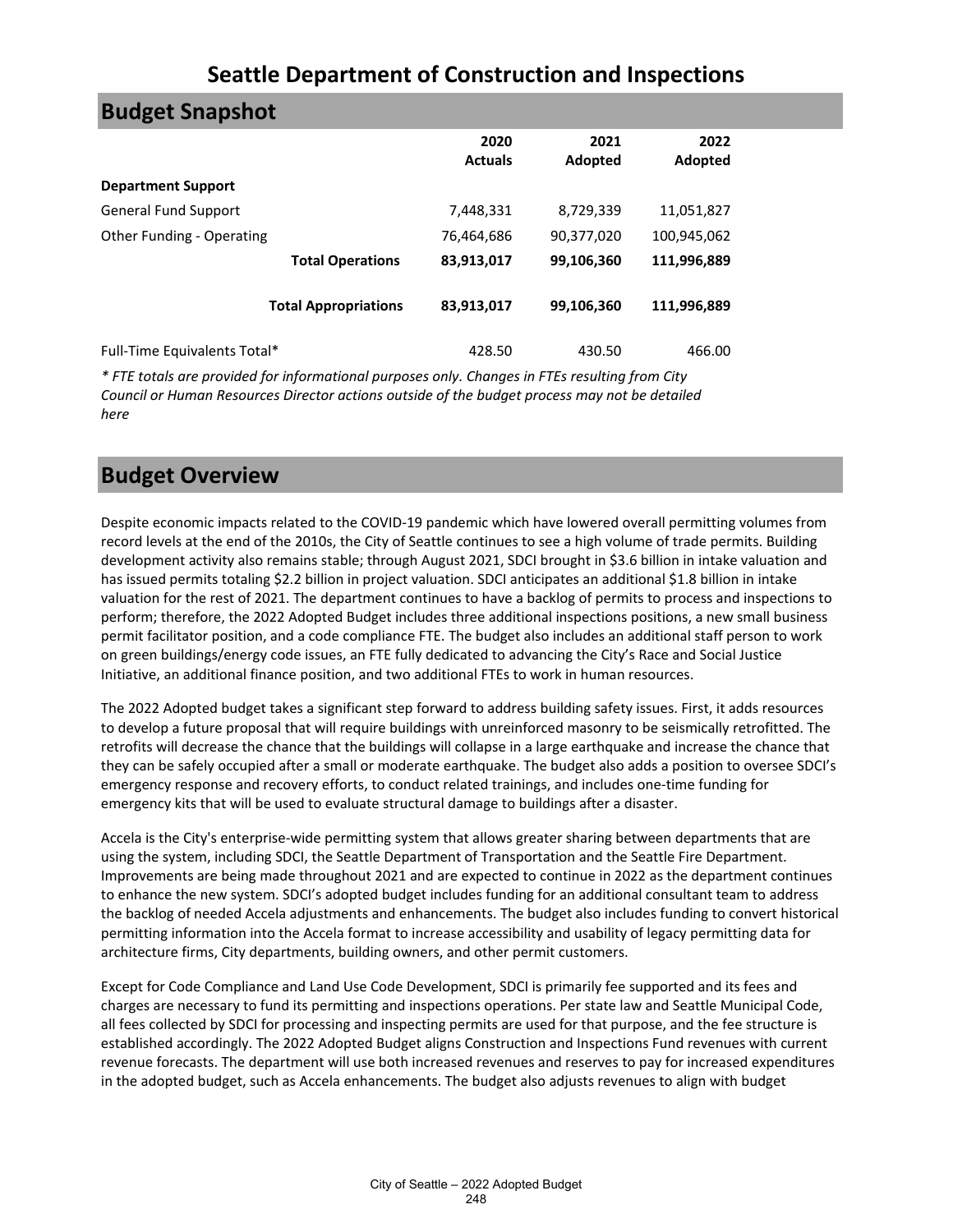legislation (Ordinance 126473) that reduces electrical, refrigeration and mechanical equipment fees in order to align permit fee revenues with expenses.

## **City Council Changes to the Proposed Budget**

The City Council modified the proposed budget in the following ways:

- The City Council added \$1,273,520 of one-time General Fund support and ongoing General Fund to pay for 1.5 FTE Code Compliance Analysts to implement and administer the Economic Displacement Relocation Assistance ordinance (Ordinance 126451);
- The City Council added \$400,000 of ongoing General Fund for tenant services contracts;
- The City Council added \$145,000 of one-time General Fund for a rental market study; and
- The City Council added position authority in the Seattle Fire Department, Seattle Public Utilities and Seattle City Light in an effort to speed up permit processing and inspection times.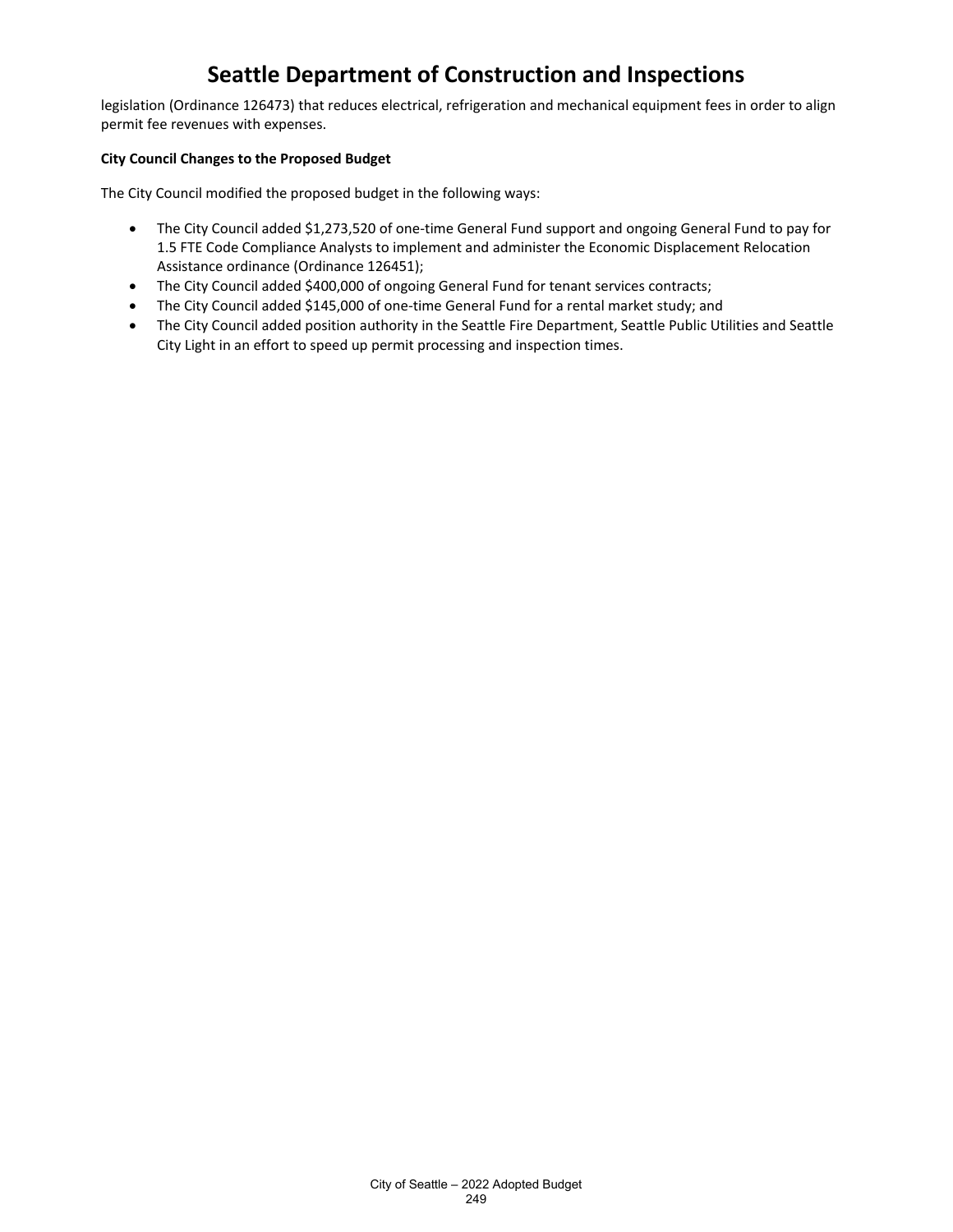# **Incremental Budget Changes**

# **Seattle Department of Construction and Inspections**

|                                                                          | <b>Dollars</b> | <b>FTE</b> |
|--------------------------------------------------------------------------|----------------|------------|
| 2022 Adopted Budget                                                      | 99,106,360     | 430.50     |
| <b>Baseline</b>                                                          |                |            |
| Baseline Adjustments for Personnel Costs                                 | 251,334        |            |
| Citywide Adjustments for Standard Cost Changes                           | 1,421,781      |            |
| <b>Proposed Operating</b>                                                |                |            |
| <b>Small Business Permit Facilitator</b>                                 | 168,105        | 1.00       |
| Unreinforced Masonry (URM) Program                                       | 222,746        | 1.00       |
| <b>Emergency Response</b>                                                | 179,105        | 1.00       |
| Race and Social Justice Initiative Staffing                              | 168,105        | 1.00       |
| Green Buildings and Energy Code Staffing                                 | 203,105        | 1.00       |
| <b>Code Compliance Staffing</b>                                          | 289,967        | 1.00       |
| <b>Building Inspections Manager</b>                                      | 168,105        | 1.00       |
| <b>Building Inspections Mechanical Inspector</b>                         | 178,985        | 1.00       |
| Periodic Inspections Manager                                             | 181,770        | 1.00       |
| <b>Budget/Finance Staffing</b>                                           | 168,105        | 1.00       |
| Human Resources Staffing                                                 | 254,067        | 2.00       |
| SDCI Accela Enhancements Team                                            | 821,235        |            |
| <b>Virtual Permitting Counter</b>                                        | 575,160        |            |
| Legacy Permitting History Conversion                                     | 1,084,632      |            |
| Labor Collection System Replacement                                      | 802,000        |            |
| Increased Position Costs from Business-Driven Position Reclassifications | 183,759        |            |
| Fee Legislation Revenue Change                                           |                |            |
| <b>Proposed Technical</b>                                                |                |            |
| Adjustments for Staff Added During 2021                                  | 3,250,413      | 22.00      |
| <b>Credit Card Transaction Fees</b>                                      |                |            |
| <b>Fund Balancing Entries</b>                                            |                |            |
| General Fund Revenue Adjustments                                         |                |            |
| Overhead Technical Adjustment                                            | 303,296        |            |
| Revenue Adjustments                                                      |                |            |
| Council                                                                  |                |            |
| Implement the Economic Displacement Relocation Assistance Ordinance      | 1,469,940      | 1.50       |
| <b>Tenant Services Contracts</b>                                         | 400,000        |            |
| <b>Rental Market Study</b>                                               | 144,814        |            |
| Add Position Authority to Improve Permit and Inspection Times            |                |            |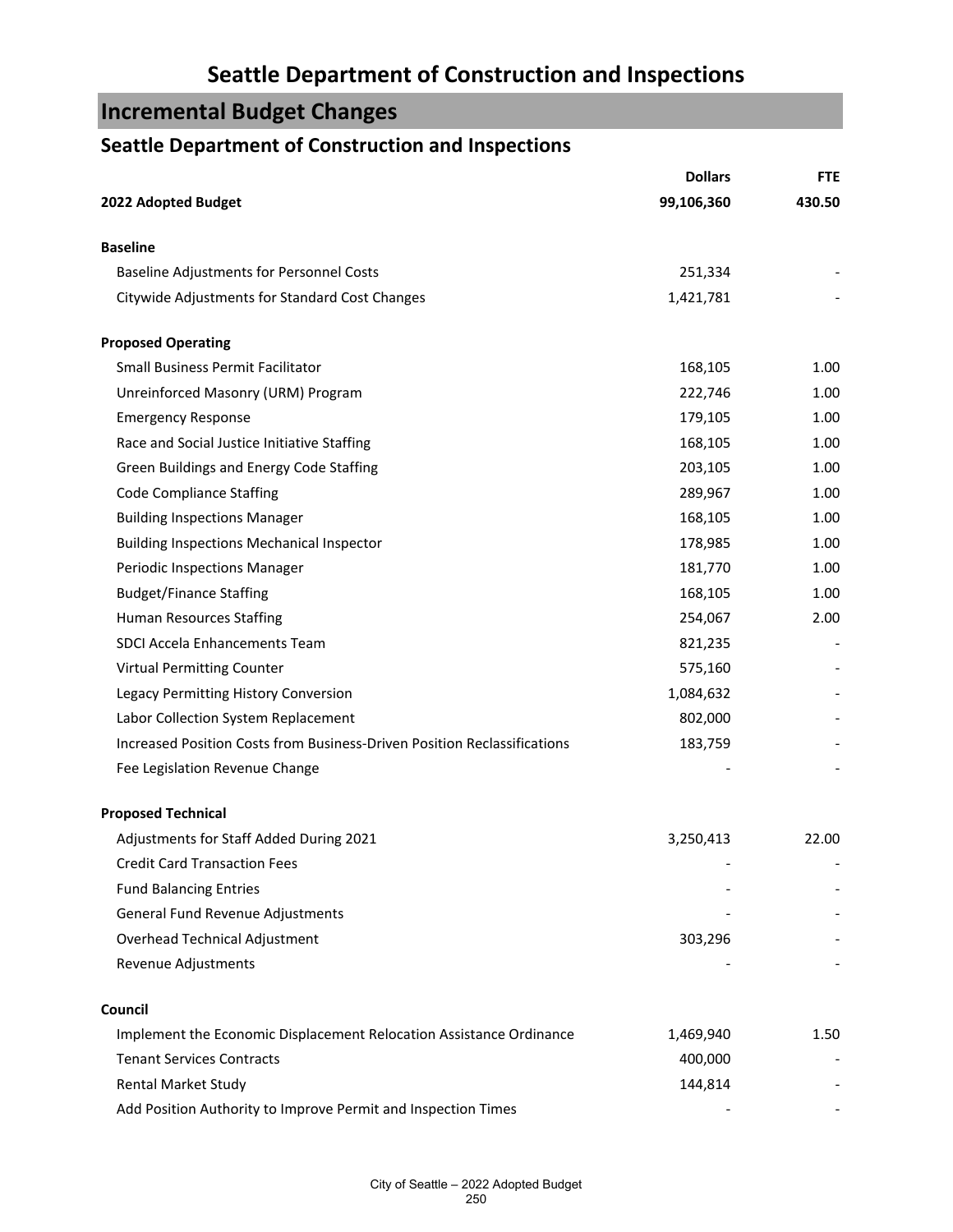| <b>Total Incremental Changes</b> | \$12,890,529  | 35.50  |
|----------------------------------|---------------|--------|
| <b>Total 2022 Adopted Budget</b> | \$111,996,889 | 466.00 |

# **Description of Incremental Budget Changes**

|                                                 | <b>Baseline</b> |  |
|-------------------------------------------------|-----------------|--|
| <b>Baseline Adjustments for Personnel Costs</b> |                 |  |
| <b>Expenditures</b>                             | \$251.334       |  |

This centrally administered change adjusts appropriations to restore the annual wage increase for non-represented Executives, Managers and Strategic Advisors, which was forgone in 2021 due to financial constraints.

### **Citywide Adjustments for Standard Cost Changes**

Expenditures \$1,421,781

Citywide technical adjustments made in the baseline phase reflect changes to internal services costs, including rates from the Department of Finance & Administrative Services, Seattle Information Technology Department, Seattle Department of Human Resources, and for healthcare, retirement and industrial insurance charges for the department. These adjustments reflect initial assumptions about these costs and inflators early in the budget process.

|                                          | <b>Proposed Operating</b> |
|------------------------------------------|---------------------------|
| <b>Small Business Permit Facilitator</b> |                           |
| Expenditures                             | \$168,105                 |
| <b>Position Allocation</b>               | 1.00                      |

This item adds a new small business permit facilitator to SDCI's budget. The person in this role will act as a single point of contact to help businesses and fill vacant commercial spaces downtown and in South Lake Union as well as other neighborhood business districts impacted by COVID-19. The position will provide early guidance on regulatory issues, the permitting process, application requirements, and the corrections process to help permit applicants advance more quickly through the permit process. This position will also assist in permitting for the arts community, which has been hit particularly hard during COVID-19. This item is funded through SDCI's overhead (9% General Fund and 91% permit fees in the Construction and Inspections Fund). Of the total amount, approximately \$3,000 is one-time.

## **Unreinforced Masonry (URM) Program**

| Expenditures               | \$222.746 |
|----------------------------|-----------|
| <b>Position Allocation</b> | 1.00      |

The 2022 Adopted Budget advances efforts to address unreinforced masonry issues by adding funding for a full-time advisor and a third-party consultant. This position and contractor will support the policy recommendations of the Unreinforced Masonry (URM) Policy Committee. The Committee recommends that the City require URM building owners to seismically retrofit their buildings in order to decrease the likelihood they will collapse in a large earthquake and increase the chance they can be safely occupied after a small or moderate earthquake. Of the total amount, \$200,000 is General Fund and \$23,000 is from the Construction and Inspections Fund; \$104,000 of the total amount is one-time.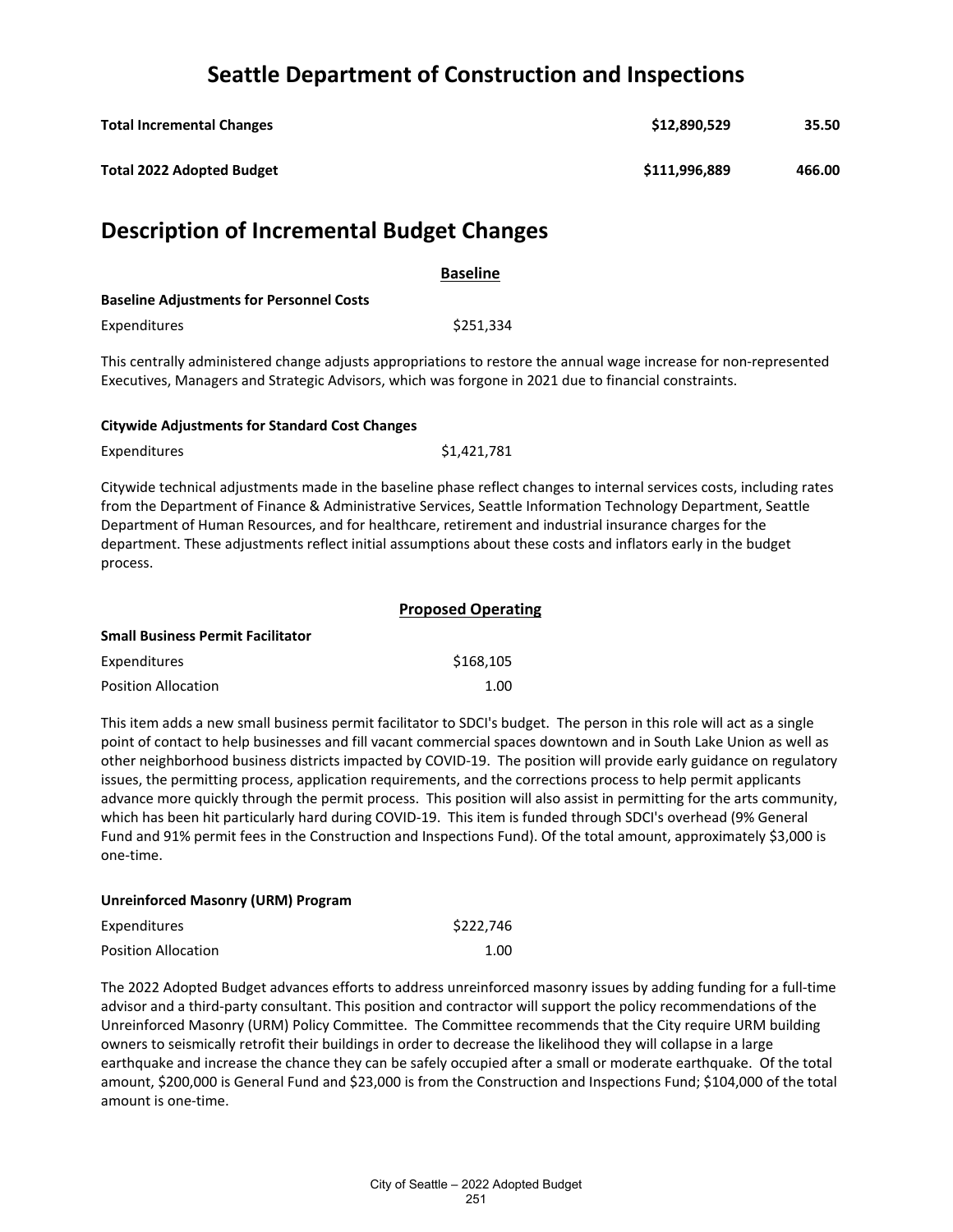| Expenditures               | \$179,105 |
|----------------------------|-----------|
| <b>Position Allocation</b> | 1.00      |

**Emergency Response**

This item adds a position to serve as SDCI's emergency response coordinator. This position will maintain the SDCI Emergency Response Plan, coordinate and monitor training for SDCI staff on the plan and specific responsibilities, and partner and coordinate with the Office of Emergency Management (OEM) on exercises, initiatives and strategic planning for emergency response and recovery. This item also includes a one-time purchase of emergency response kit supplies that will enable SDCI personnel to evaluate structural damage after a natural disaster. This item is funded by the Construction and Inspections Fund and includes approximately \$14,000 for one-time items.

| Race and Social Justice Initiative Staffing |           |  |
|---------------------------------------------|-----------|--|
| Expenditures                                | \$168.105 |  |
| <b>Position Allocation</b>                  | 1.00      |  |

This item adds ongoing budget and position authority for a new staff person fully dedicated to advancing the Race and Social Justice Initiative (RSJI) in SDCI. This position will add essential expert-level guidance regarding succession planning, leadership training and development, and change management. The position will also support City-wide initiatives such as the Seattle Promise program. This item is funded through SDCI's Construction and Inspections Fund. The total amount includes approximately \$3,000 for one-time items.

### **Green Buildings and Energy Code Staffing**

| Expenditures               | \$203.105 |
|----------------------------|-----------|
| <b>Position Allocation</b> | 1.00      |

The 2022 Adopted Budget supports the Green Building Incentive Program and high performing Energy Code requirements with the addition of one new FTE fully dedicated to this work. This item adds expert-level staff to develop and oversee inspection during construction, conduct product approvals, provide for code interpretations, and develop a comprehensive final inspection process for sophisticated green and energy efficient systems in new buildings per new Energy Code requirements established in Ordinance 126358, which Council approved in June 2021. This item is designed to help Seattle achieve Washington State's goal of reducing energy consumption by70% by 2030. This position is funded by permit fees and includes roughly \$38,000 for a vehicle purchase and other onetime costs.

#### **Code Compliance Staffing**

| Expenditures               | \$289,967 |
|----------------------------|-----------|
| <b>Position Allocation</b> | 1.00      |

This action adds ongoing budget and position authority for Code Compliance staff and provides for increased labor costs due to business-driven position reclassifications. These positions provide capacity to support policy development, process improvement, training, and organizational development and will manage the following Code Compliance enforcement programs: Housing, the Rental Registration and Inspection Ordinance (RRIO), Property Owner and Tenant Assistance (POTA), Land Use, Shoreline, Environmental, Tree Protection, Vacant Buildings, Junk and Abatement, and Construction and technical codes. This item is funded by permit fees and includes approximately \$3,000 for one-time costs.

| <b>Building Inspections Manager</b> |           |
|-------------------------------------|-----------|
| Expenditures                        | \$168.105 |
| <b>Position Allocation</b>          | 1.00      |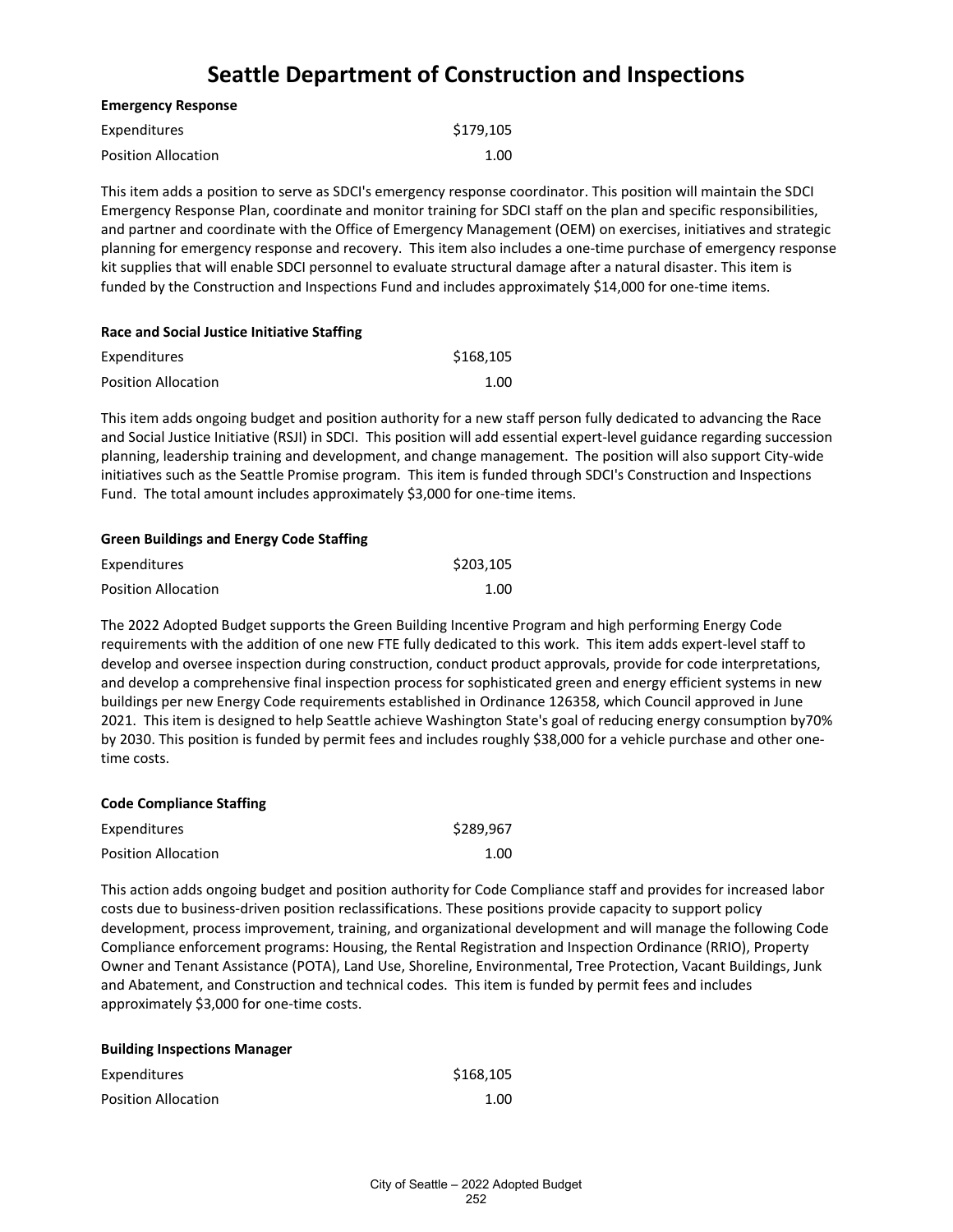This item adds ongoing budget and position authority for a Building Inspections Manager. This investment increases SDCI's ability to effectively oversee an increasingly complex building construction workload, including more sophisticated building systems and a high-volume construction atmosphere. This item also improves the Inspections Team's span of control, increases the ability to develop meaningful staff training, and improves the customer experience by adding another accountability oversight manager. This position is funded by permit fees in SDCI's Construction and Inspections Fund and includes roughly \$3,000 for one-time items.

| <b>Building Inspections Mechanical Inspector</b> |           |  |
|--------------------------------------------------|-----------|--|
| <b>Expenditures</b>                              | \$178.985 |  |
| <b>Position Allocation</b>                       | 1.00      |  |

This item adds ongoing budget and position authority for a Mechanical Inspector. This position increases capacity to help SDCI keep up with current workload demand and anticipated sustained construction activity. It also adds capacity to handle increased "Subject to Field Inspection" field reviews and inspections as well as an increased number of outdoor equipment installations. This position is funded by permit fees and includes \$38,000 for a vehicle and other one-time items.

| <b>Periodic Inspections Manager</b> |           |
|-------------------------------------|-----------|
| Expenditures                        | \$181,770 |
| <b>Position Allocation</b>          | 1.00      |

This action adds ongoing budget and position authority for a Periodic Inspections Manager. SDCI's periodic inspection workload increases every year because all elevators and boilers are inspected annually, in addition to inspections required by new construction. This position will provide expertise on complex building system workloads, including new energy efficiency standards, green concepts, climate change impacts, and innovations in built environment products and systems. This position will streamline business processes and develop new customer service performance targets for billing and annual certificate issuance needs. This position is paid for via permit fees and includes about \$3,000 for one-time items.

| <b>DUUKELITHIQHUE JUQIHHK</b> |           |
|-------------------------------|-----------|
| Expenditures                  | \$168,105 |
| <b>Position Allocation</b>    | 1.00      |

The 2022 Adopted Budget adds one FTE to SDCI's Finance and Accounting team. This will allow each division in SDCI to have a dedicated finance staff person. This position will also support the department's Principal Economist by querying and analyzing permitting and performance data for reports required by the Mayor's Office and City Council; it will also assist with data requests from the local media and public disclosure requests. This position is supported by permit fees and includes \$3,000 for one-time items.

| <b>Human Resources Staffing</b> |           |
|---------------------------------|-----------|
| Expenditures                    | \$254.067 |
| <b>Position Allocation</b>      | 2.00      |

This item adds two positions to SDCI's Human Resources (HR) team. Adding these positions will enable critical succession planning, provide capacity to plan for staff turnover, and strengthen SDCI's role in Citywide HR Governance and projects. This item is funded from SDCI overhead (9% General Fund and 91% permit fees in the Construction and Inspections Fund). Of the total amount, \$6,000 is one-time.

## **SDCI Accela Enhancements Team**

**Budget/Finance Staffing**

Expenditures \$821,235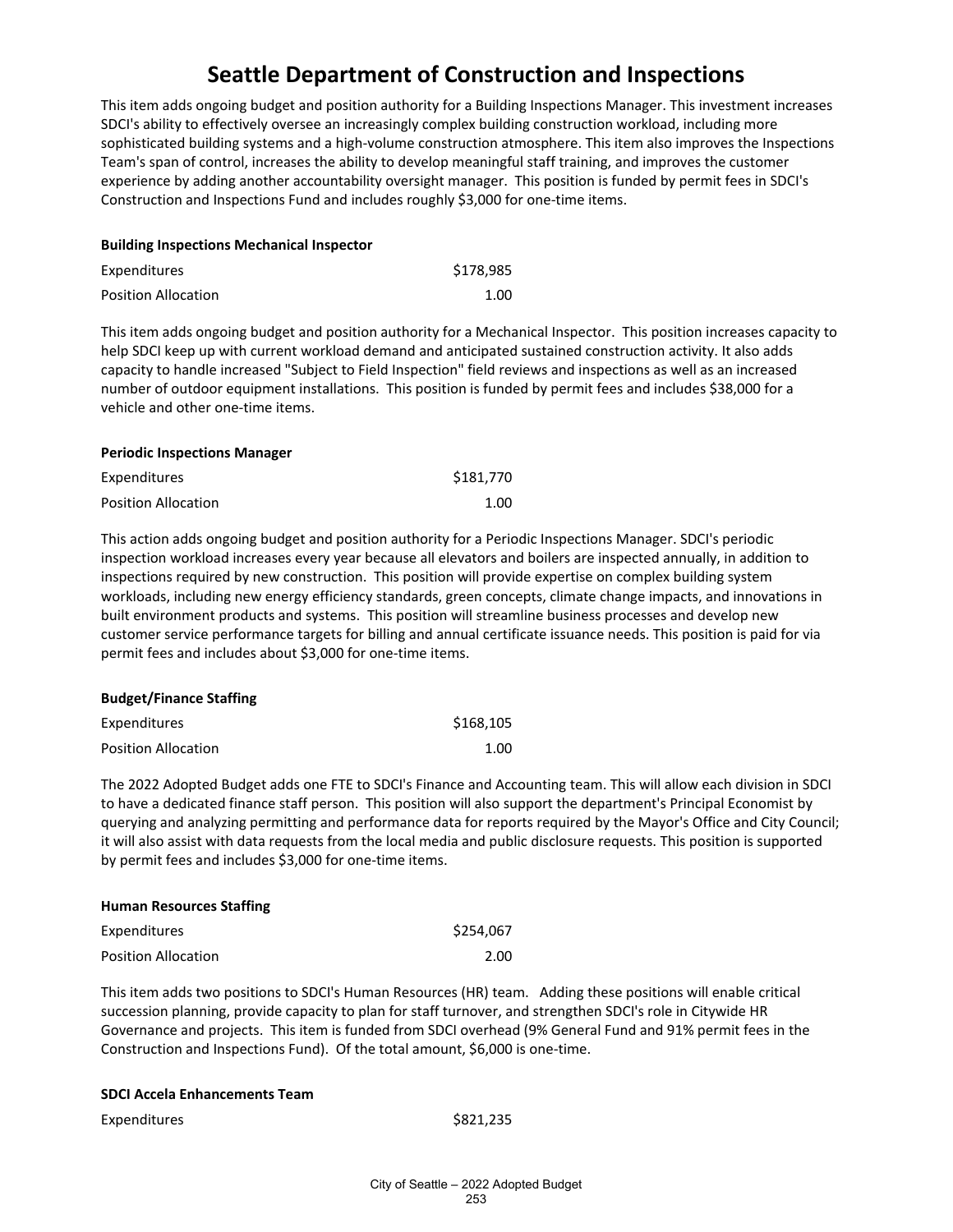This one-time item adds an additional Accela enhancements team for SDCI. This team directly supports the goal of improving customer service by streamlining permitting processes. The team will work on SDCI's backlog of more than 200 Accela-related defects and needed adjustments. The added team will be staffed with consultants/contractors. This item is funded by permit fees in SDCI's Construction and Inspections Fund.

## **Virtual Permitting Counter**

Expenditures \$575,160

This action adds one-time budget authority to modernize customer service at SDCI. This item will deploy software to create a virtual permitting counter that will serve as an online version of the "walk in" experience at the Applicant Services Center in the Seattle Municipal Tower. This item is funded with permit fees.

#### **Legacy Permitting History Conversion**

Expenditures \$1,084,632

This action adds one-time appropriation authority to convert historical permit information into the current Accela format. It also includes an update of the Permit and Property Records tool. This item directly improves customer service by increasing on-line access to permit history data and documents. SDCI Engineering Services and Land Use staff depend on historical data in order to analyze and approve current permit applications. Customers, from large architect/engineering firms to single-family homeowners, use historical records to determine as-built conditions and to confirm that existing structures were built to code. The Seattle Fire Department depends on these permit files for Certificates of Occupancy as well for access to plans for buildings that have recently burned. This investment is funded by permit fees in SDCI's Construction and Inspections Fund.

### **Labor Collection System Replacement**

Expenditures \$802,000

This action adds one-time budget authority to replace SDCI's aging Labor Collection System (LCS) with an integrated time-keeping system. The goal is to replace the existing application, which is at the end of its life, with an application that uses up-to-date technology and can be more easily maintained. SDCI requires a custom application for timekeeping due to the large number of project codes used in the department, as well as the need to track nonemployee time. The current application was developed in 2006 and has had only minor updates since its original release. This item is funded by permit fees in SDCI's Construction and Inspections Fund.

#### **Increased Position Costs from Business-Driven Position Reclassifications**

| Expenditures               | \$183.759 |
|----------------------------|-----------|
| <b>Position Allocation</b> |           |

The action adds ongoing budget authority to cover increased labor costs due to business-driven position reclassifications that allow SDCI to better fulfill business needs, provide appropriate customer service response levels, and retain talented staff.

### **Fee Legislation Revenue Change**

Revenues  $\zeta(1,291,907)$ 

This item recognizes a reduction in projected Construction and Inspections Fund revenues due to 2022 budget legislation (Ordinance 126473). SDCI's permit fee legislation includes a 25% reduction to the administrative fee for electrical permits as well as a 33% reduction to various refrigeration and furnace installation fees. SDCI reviews its fees annually and adjusts permit fees to align with the actual expenses of administering and supporting the permits.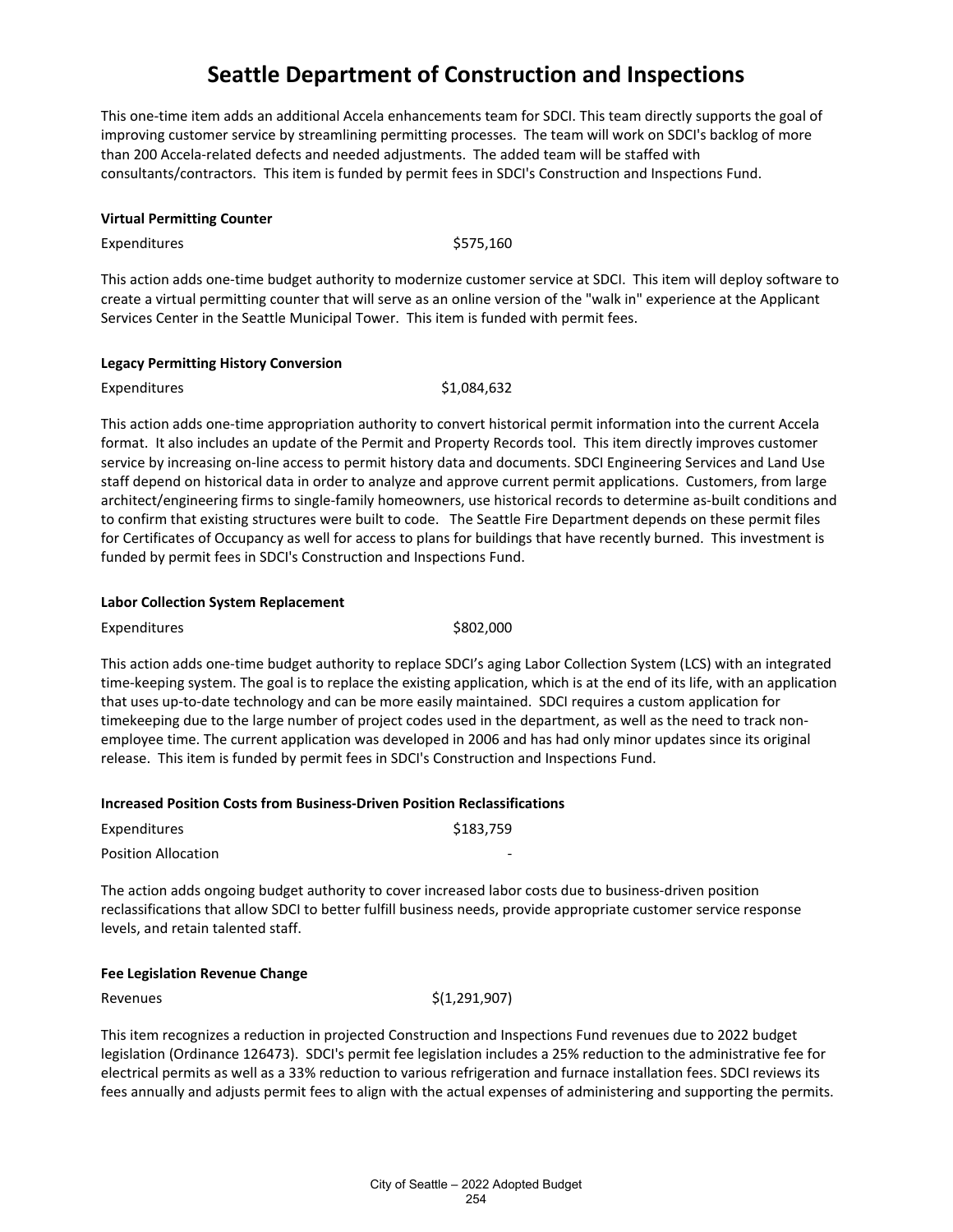|--|

### **Adjustments for Staff Added During 2021**

| Expenditures               | \$3,250,413 |
|----------------------------|-------------|
| <b>Position Allocation</b> | 22.00       |

This action adds ongoing budget and position authority to adjust for staff added in the 2021 mid-year supplemental budget ordinance (Ordinance 126429). This includes 5 additional staff to work on the Accela permitting system, 2 positions to work on virtual design review, 1 FTE to work on the Property Owner and Tenant Assistance program, 1 position to work on building commissioning, and a total of 13 inspectors to conduct electrical, site development, elevator, pressure system, drainage, and building inspections.

#### **Credit Card Transaction Fees**

#### Expenditures

This change reflects a \$375,000 adjustment for credit card transaction fees. The baseline budget for these fees is \$875,000; however, costs have averaged \$1.25 million per year for the past three years. Because this adjustment includes an offset to overhead, this is a net-zero budget adjustment in the Construction and Inspections Fund.

#### **Fund Balancing Entries**

Revenues  $\zeta(3,546,500)$ 

This item is a technical item to balance revenues and expenditures for fund 48100, the Construction and Inspections Fund, which is managed by SDCI.

#### **General Fund Revenue Adjustments**

Revenues \$340,000

This item captures centrally projected and forecast General Fund revenue increments for this department.

### **Overhead Technical Adjustment**

Expenditures \$303,296

This action adjusts the distribution of indirect overheard expenses across SDCI's budget programs. This adjustment is necessary to account for 2022 Adopted Budget changes in the following programs: Compliance; Government Policy Safety & Support; Indirect Cost Recovery Offset; Inspections; Land Use Services; Permit Services; and Rental Housing.

#### **Revenue Adjustments**

Revenues \$15,406,449

This item adjusts Construction and Inspections Fund revenues to align with current revenue forecasts. The forecasts have been updated based on current economic conditions.

## **Council**

| Implement the Economic Displacement Relocation Assistance Ordinance |             |  |
|---------------------------------------------------------------------|-------------|--|
| Expenditures                                                        | \$1.469.940 |  |
| <b>Position Allocation</b>                                          | 1.50        |  |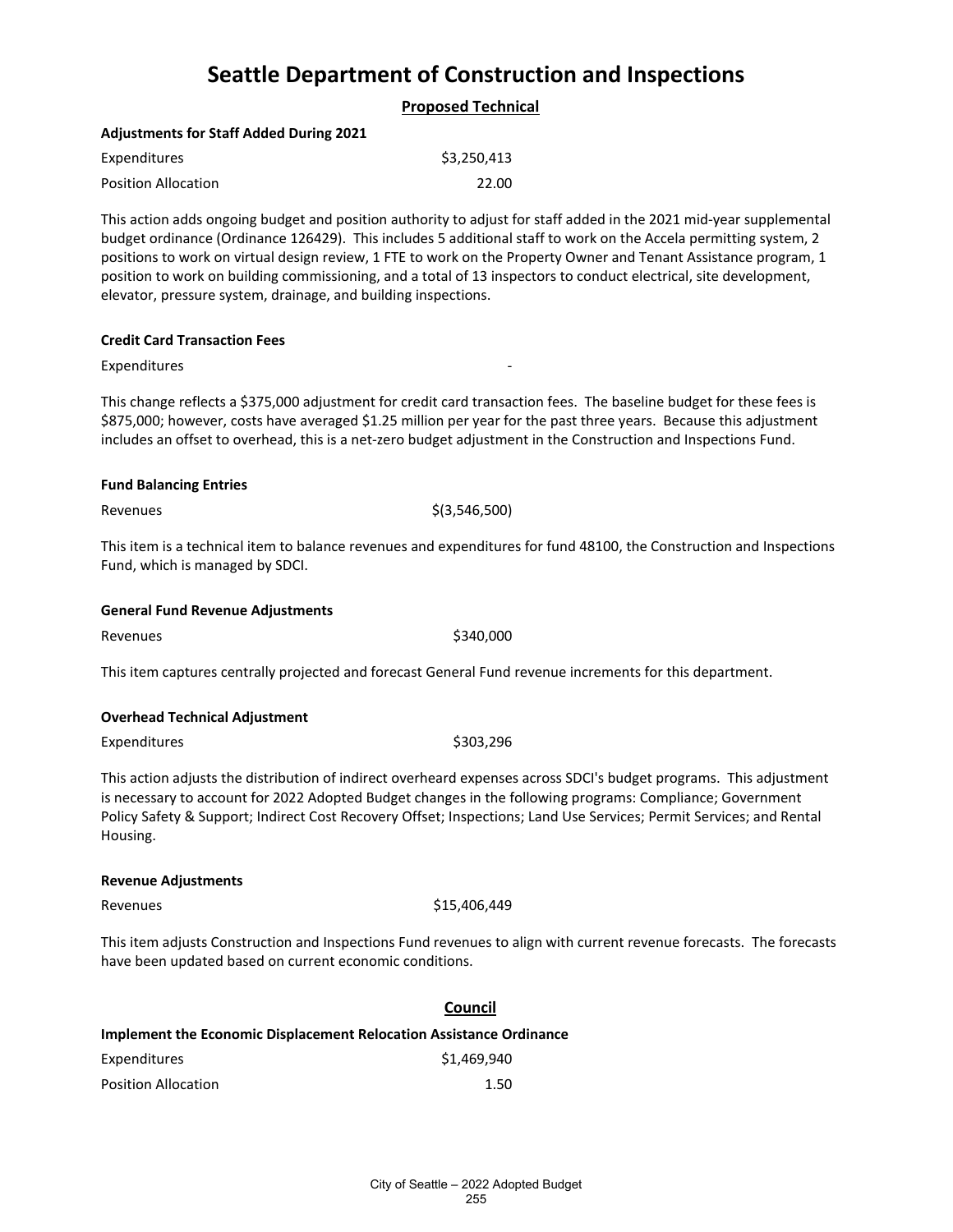This item adds General Fund support and staff for information technology start-up costs, outreach, and ongoing staffing to implement the economic displacement relocation assistance ordinance that was passed by Council in September 2021. Ordinance 126451 established an economic displacement relocation assistance program. That program requires landlords to pay relocation assistance to tenants who leave their housing because of rent increases of 10 percent or more. The funding in the 2022 Adopted Budget is allocated as follows:

(1) a one-time investment of \$1,253,520 is to enable SDCI to develop the information technology infrastructure for the program;

(2) a one-time-time investment of \$20,000 is for SDCI to develop outreach materials that are accessible in a variety of languages; and

(3) 1.5 FTE Code Compliance Analysts and ongoing funding (\$196,420 in 2022) will be used to administer the program on an ongoing basis once it has started.

The initial start-up period for the program is estimated to be between six and nine months. This item assumes that the additional staff required to implement the program would be hired by the end of the third quarter of 2022.

#### **Tenant Services Contracts**

Expenditures \$400,000

This adds ongoing General Fund support for tenant outreach, education, eviction defense, and other services. This amount is in addition to the \$1,720,000 in the proposed budget and brings the total amount for tenant-related support to \$2,120,000. This funding will be used for services such as tenant education, eviction defense, case management, and tenant counseling.

### **Rental Market Study**

Expenditures \$144,814

This item adds one-time General Fund resources for a rental housing market study. The study will analyze the current submarkets within Seattle's city boundaries, evaluate how they have changed over time, and project how they are going to change in the future. The funding will be used for a consultant to conduct an analysis of how residential rental ownership, rent levels, demolitions, new construction, lease rates, and vacancy rates have changed by using the best available demographic and economic data sources.

## **Add Position Authority to Improve Permit and Inspection Times**

In evaluating improvements to SDCI's permitting process, Council determined that adding staff to the Seattle Fire Department, Seattle Public Utilities, and Seattle City Light may improve inspection and permit turnaround times. This item adds position authority for permit reviewers in those three departments. These additional positions are intended to reduce permit bottlenecks and prevent delays in issuing permits and Certificates of Occupancy. This item also includes a request for the City Budget Office to recommend a fee schedule for full cost recovery of these positions and, if necessary, the development of new enterprise funds.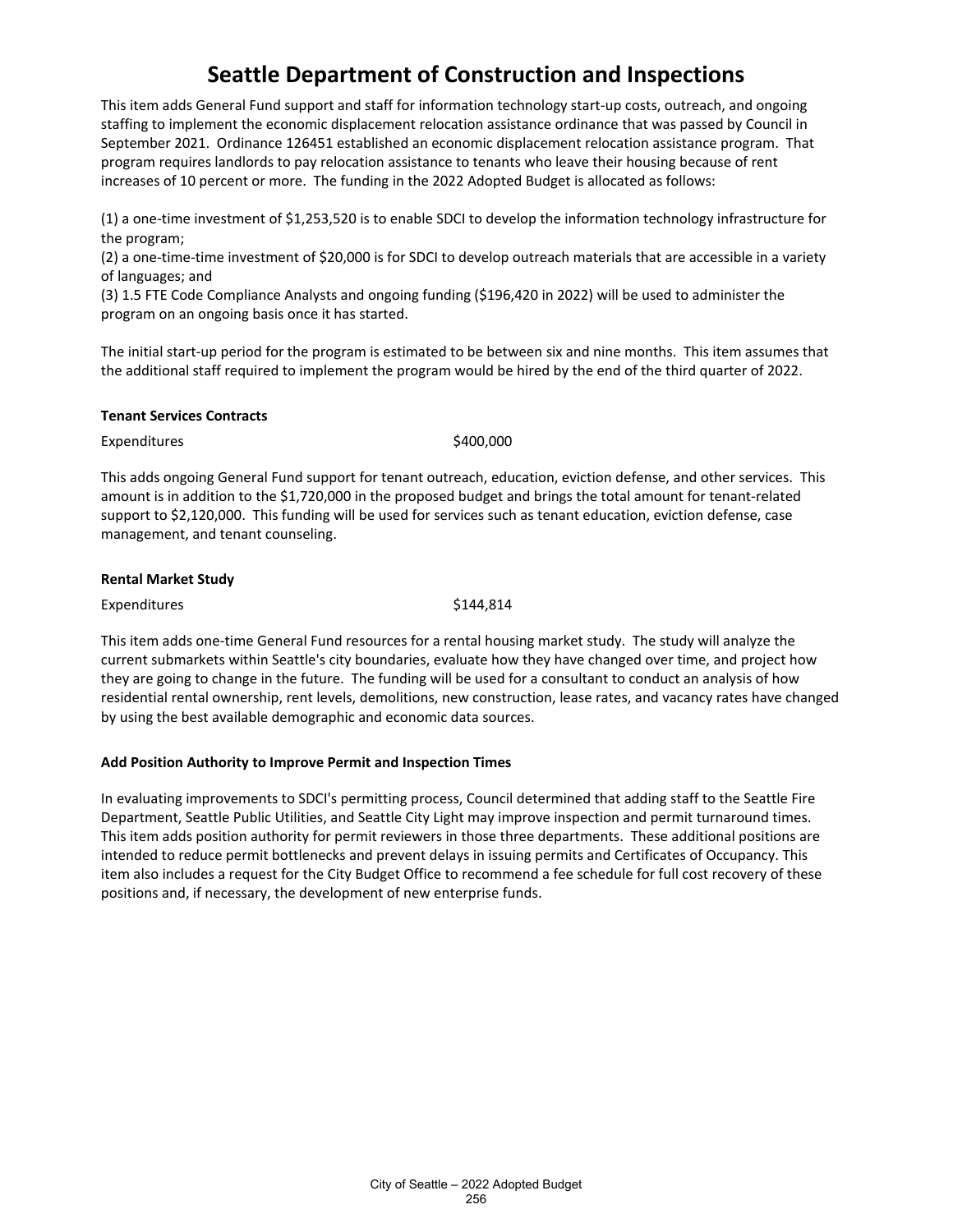| <b>Expenditure Overview</b>                              |                        |                 |                 |  |  |
|----------------------------------------------------------|------------------------|-----------------|-----------------|--|--|
| <b>Appropriations</b>                                    | 2020<br><b>Actuals</b> | 2021<br>Adopted | 2022<br>Adopted |  |  |
| SDCI - BO-CI-U2200 - Land Use Services                   |                        |                 |                 |  |  |
| 00100 - General Fund                                     | 316,468                | 267,622         | 299,800         |  |  |
| 48100 - Construction and Inspections                     | 18,978,552             | 24,007,643      | 24,606,652      |  |  |
| Total for BSL: BO-CI-U2200                               | 19,295,020             | 24,275,265      | 24,906,451      |  |  |
| SDCI - BO-CI-U2300 - Permit Services                     |                        |                 |                 |  |  |
| 48100 - Construction and Inspections                     | 22,713,821             | 29,075,410      | 29,587,305      |  |  |
| Total for BSL: BO-CI-U2300                               | 22,713,821             | 29,075,410      | 29,587,305      |  |  |
| SDCI - BO-CI-U23A0 - Inspections                         |                        |                 |                 |  |  |
| 00100 - General Fund                                     | 63,942                 | 252,607         | 226,182         |  |  |
| 48100 - Construction and Inspections                     | 23,809,683             | 26,388,248      | 30,366,670      |  |  |
| Total for BSL: BO-CI-U23A0                               | 23,873,625             | 26,640,854      | 30,592,851      |  |  |
| SDCI - BO-CI-U2400 - Compliance                          |                        |                 |                 |  |  |
| 00100 - General Fund                                     | 5,906,999              | 7,293,370       | 9,304,926       |  |  |
| 00164 - Unrestricted Cumulative Reserve<br>Fund          | 123,370                | 141,613         | 141,613         |  |  |
| 30010 - REET I Capital Fund                              | 205,649                | 360,000         | 360,000         |  |  |
| 48100 - Construction and Inspections                     | 3,622,324              | 3,885,573       | 4,652,664       |  |  |
| Total for BSL: BO-CI-U2400                               | 9,858,342              | 11,680,556      | 14,459,203      |  |  |
| SDCI - BO-CI-U2500 - Leadership and Administration       |                        |                 |                 |  |  |
| 48100 - Construction and Inspections                     | 1,817                  |                 |                 |  |  |
| Total for BSL: BO-CI-U2500                               | 1,817                  |                 |                 |  |  |
| SDCI - BO-CI-U2600 - Government Policy, Safety & Support |                        |                 |                 |  |  |
| 00100 - General Fund                                     | 1,160,923              | 915,741         | 1,220,919       |  |  |
| 48100 - Construction and Inspections                     | 1,224,666              | 1,360,249       | 1,376,999       |  |  |
| Total for BSL: BO-CI-U2600                               | 2,385,589              | 2,275,989       | 2,597,918       |  |  |
| SDCI - BO-CI-U2800 - Process Improvements & Technology   |                        |                 |                 |  |  |
| 48100 - Construction and Inspections                     | 5,784,804              | 5,158,285       | 9,853,160       |  |  |
| Total for BSL: BO-CI-U2800                               | 5,784,804              | 5,158,285       | 9,853,160       |  |  |
| <b>Department Total</b>                                  | 83,913,017             | 99,106,360      | 111,996,889     |  |  |
| Department Full-Time Equivalents Total*                  | 428.50                 | 430.50          | 466.00          |  |  |

*\* FTE totals are provided for informational purposes only. Changes in FTEs resulting from City Council or Human Resources Director actions outside of the budget process may not be detailed here*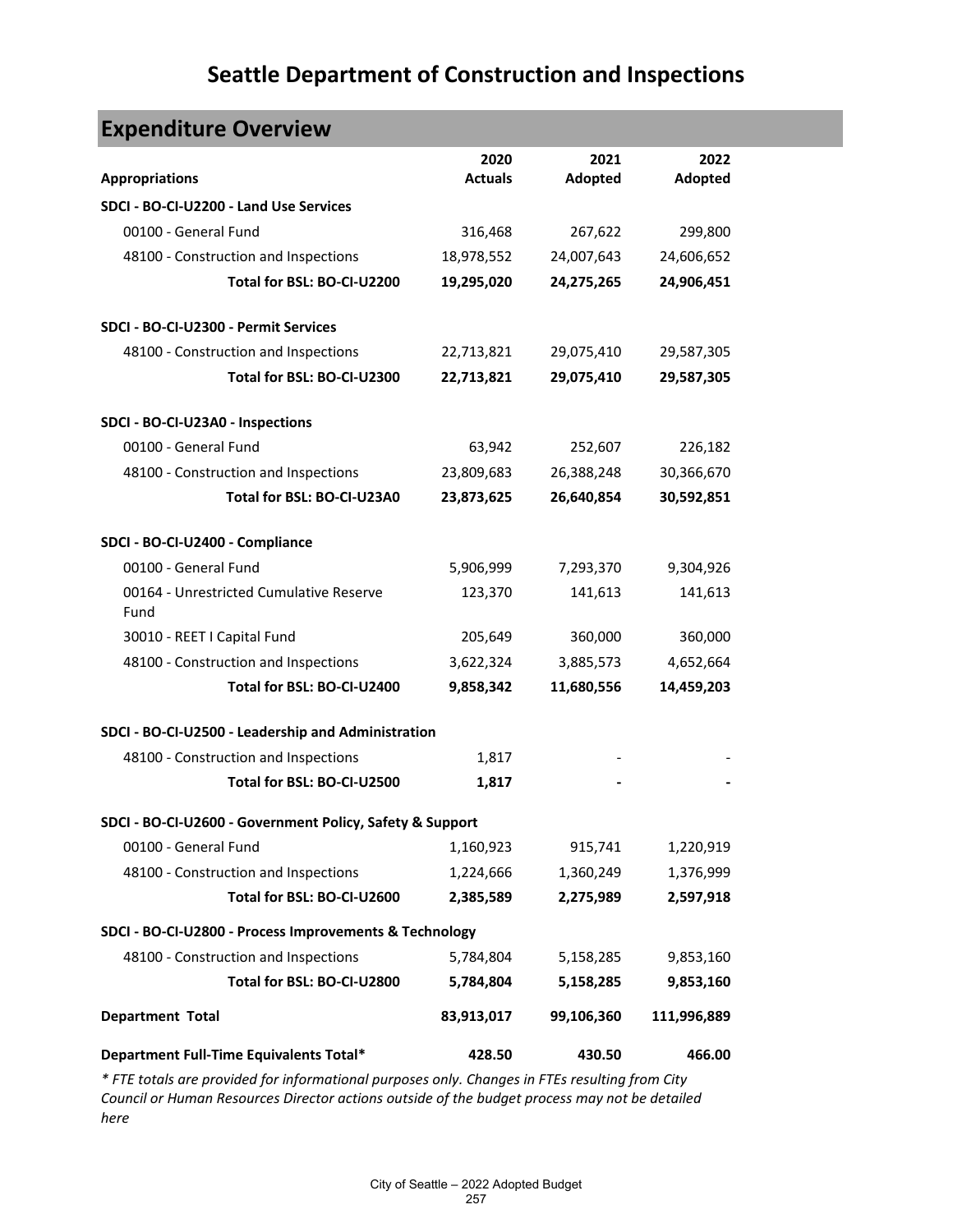# **Budget Summary by Fund Seattle Department of Construction and Inspections**

|                                              | 2020<br><b>Actuals</b> | 2021<br>Adopted | 2022<br>Adopted |
|----------------------------------------------|------------------------|-----------------|-----------------|
| 00100 - General Fund                         | 7,448,331              | 8,729,339       | 11,051,827      |
| 00164 - Unrestricted Cumulative Reserve Fund | 123,370                | 141,613         | 141,613         |
| 30010 - REET I Capital Fund                  | 205,649                | 360,000         | 360,000         |
| 48100 - Construction and Inspections         | 76,135,667             | 89,875,407      | 100,443,449     |
| <b>Budget Totals for SDCI</b>                | 83,913,017             | 99,106,360      | 111,996,889     |

# **Revenue Overview**

|                | <b>2022 Estimated Revenues</b>           |                |            |            |
|----------------|------------------------------------------|----------------|------------|------------|
| <b>Account</b> |                                          | 2020           | 2021       | 2022       |
| Code           | <b>Account Name</b>                      | <b>Actuals</b> | Adopted    | Adopted    |
| 341900         | General Government-Other Rev             | 8,712          |            |            |
| 342040         | <b>Detention/Correction Fees</b>         |                |            | 340,000    |
| 350020         | Fines/Forfeits-Non-Pkg Infract           | 241,503        | 55,000     | 55,000     |
| 350180         | Misc Fines & Penalties                   | 127,487        |            |            |
|                | Total Revenues for: 00100 - General Fund | 377,702        | 55,000     | 395,000    |
| 321900         | Bus Lic&Perm-Other                       | 49,009         |            |            |
| 322010         | Nonbus Lic&Perm-Bldngs&Strc              | 42,706,804     | 28,906,987 | 37,052,272 |
| 322020         | Nonbus Lic&Perm-Refrigerati              | 1,056,079      | 1,072,658  | 1,070,791  |
| 322030         | Nonbus Lic&Perm-Use                      | 11,120,162     | 9,188,169  | 10,618,054 |
| 322050         | Nonbus Lic&Perm-Electrical               | 9,196,227      | 6,241,037  | 8,943,151  |
| 322060         | Nonbus Lic&Perm-Sign                     | 456,213        | 639,390    | 488,696    |
| 322070         | Nonbus Lic&Perm-Boiler                   | 1,327,351      | 1,432,315  | 1,647,147  |
| 322080         | Nonbus Lic&Perm-Elevator                 | 2,800,861      | 4,605,709  | 4,928,697  |
| 322090         | Nonbus Lic&Perm-Furn & Oil               | 839,542        |            |            |
| 322270         | Nonbus Lic&Perm-Energy                   | 497,515        |            |            |
| 322900         | Nonbus Lic&Perm-Other                    | 28,595         |            |            |
| 332010         | Fed Entitlmnt-Forfeited Prop             | 1,097          |            |            |
| 341050         | Word Proc/Printing/Dupl Svcs             | 996            |            |            |
| 341090         | Sales Of Merchandise                     | 806            |            |            |
| 341190         | <b>Personnel Service Fees</b>            | 40             |            |            |
| 341900         | General Government-Other Rev             | 247,385        | 2,118,840  | 2,118,840  |
| 342070         | <b>Condominium Conversion Fees</b>       | 751            |            |            |
| 342080         | Vacant Building Inspect Fees             | 275,221        |            |            |
| 342100         | <b>Rental Housing Regist Fees</b>        | 1,083,152      | 3,163,605  | 2,198,058  |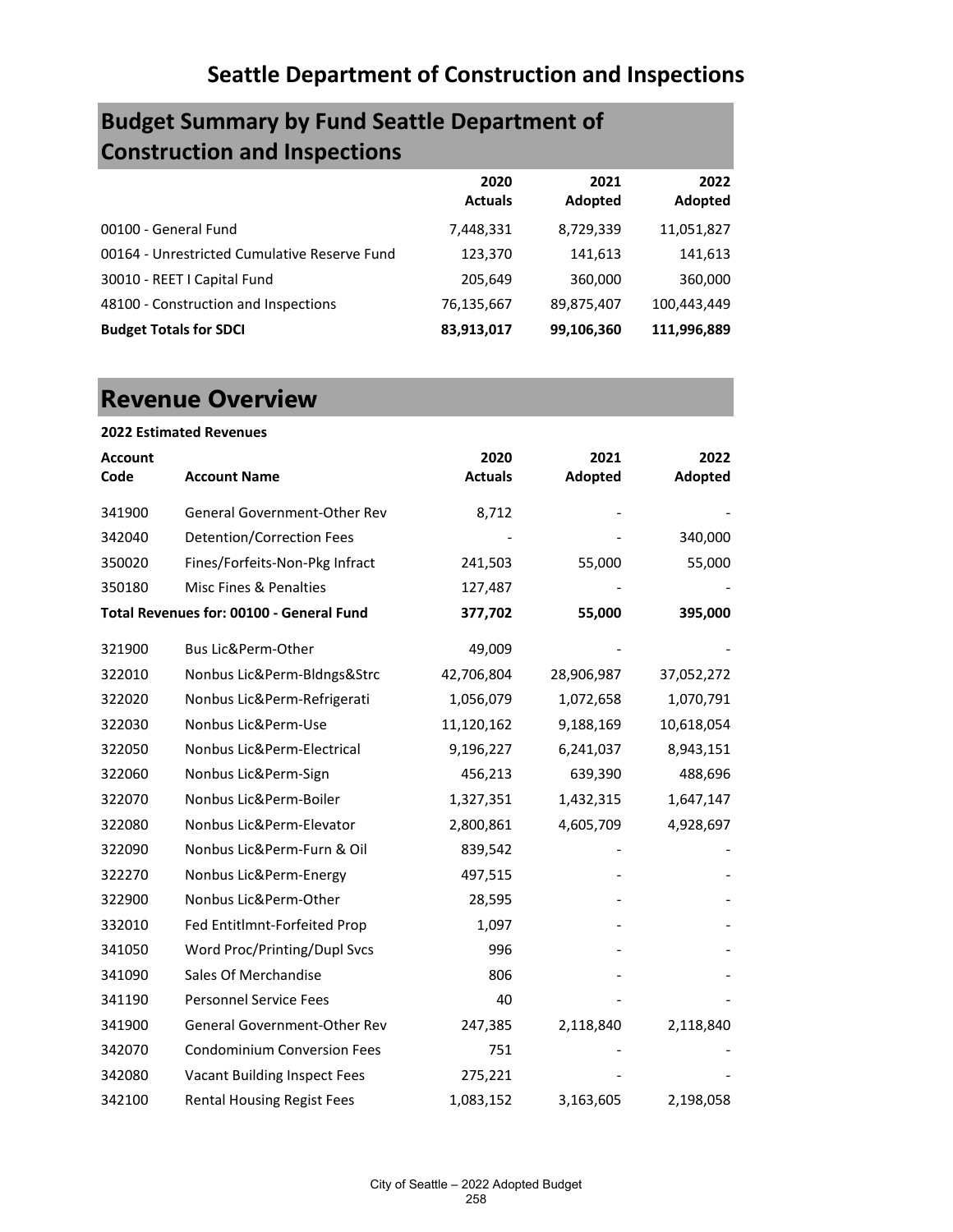| 343000                      | Utlities                                      | (7, 140)   |            |             |
|-----------------------------|-----------------------------------------------|------------|------------|-------------|
| 343180                      | Drainage Permit Fees                          | 3,719,784  | 2,607,904  | 4,283,505   |
| 343190                      | Other Drainage/Wastewater Rev                 | 347        |            |             |
| 343300                      | <b>Abatement Charges</b>                      | 83,421     |            |             |
| 343310                      | Recoveries                                    | 2,707,198  | 2,000,000  | 2,671,759   |
| 344130                      | Plan Review & Inspection                      | 10,002     |            |             |
| 344900                      | Transportation-Other Rev                      | 455,509    | 423,750    | 493,936     |
| 350190                      | Nsf Check Fees                                | 147        |            |             |
| 360020                      | Inv Earn-Residual Cash                        | 1,919,410  | 1,176,338  | 1,176,338   |
| 360220                      | Interest Earned On Deliquent A                | 1,630      |            |             |
| 360360                      | Sponsorship And Royalties                     | 198        |            |             |
| 360900                      | Miscellaneous Revs-Other Rev                  | 3,176      | 8,064,477  | 8,064,477   |
| <b>Inspections</b>          | Total Revenues for: 48100 - Construction and  | 80,581,489 | 71,641,180 | 85,755,722  |
| 400000                      | Use of/Contribution to Fund<br><b>Balance</b> |            | 18,234,227 | 14,687,727  |
| <b>Inspections</b>          | Total Resources for:48100 - Construction and  | 80,581,489 | 89,875,407 | 100,443,449 |
| <b>Total SDCI Resources</b> |                                               | 80,959,191 | 89,930,407 | 100,838,449 |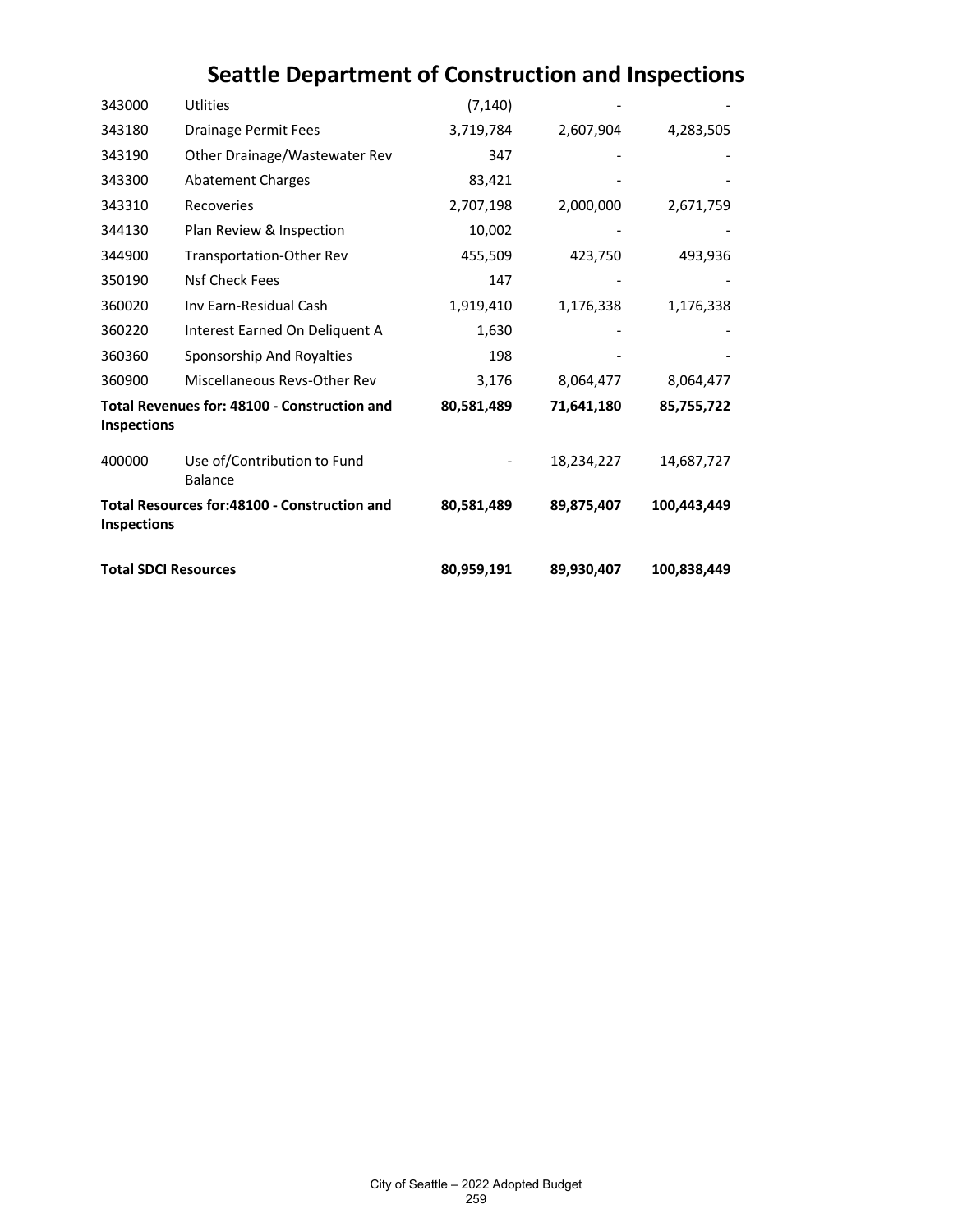# **Appropriations by Budget Summary Level and Program**

## **SDCI - BO-CI-U2200 - Land Use Services**

The purpose of the Land Use Services Budget Summary Level is to provide land use permitting services.

| <b>Program Expenditures</b>  | 2020<br><b>Actuals</b>   | 2021<br>Adopted | 2022<br>Adopted |
|------------------------------|--------------------------|-----------------|-----------------|
| Land Use Services            | 19,295,020               | 22,603,024      | 23,234,210      |
| Land Use Services CBA        | $\overline{\phantom{a}}$ | 1,672,241       | 1,672,241       |
| Total                        | 19,295,020               | 24,275,265      | 24,906,451      |
| Full-time Equivalents Total* | 99.00                    | 99.00           | 102.00          |

*\*FTE totals are provided for informational purposes only. Changes in FTEs resulting from City Council or Human Resources Director actions outside of the budget process may not be detailed here*

*The following information summarizes the programs in Land Use Services Budget Summary Level:*

## **Land Use Services**

The purpose of the Land Use Services Program is to provide land use permitting services to project applicants, City of Seattle departments, public agencies, and residents. Land Use staff provide permit process information and regulatory expertise to inform pre-application construction project design. Land Use staff also review development concepts as part of a developer's permit application. The Land Use review process includes eliciting public input and facilitating public meetings and design review board meetings. It may also include coordination with various city and county agencies, defending project decisions during appeal to the Hearing Examiner or coordinating the department recommendation for a development application through the City Council approval process. These services are intended to ensure that development proposals are reviewed in a fair, reasonable, efficient, and predictable manner, and to ensure that the plans substantially comply with applicable codes, legal requirements, policies, and community design standards.

|                                    | 2020           | 2021       | 2022       |
|------------------------------------|----------------|------------|------------|
| Expenditures/FTE                   | <b>Actuals</b> | Adopted    | Adopted    |
| Land Use Services                  | 19.295.020     | 22.603.024 | 23.234.210 |
| <b>Full Time Equivalents Total</b> | 99.00          | 99.00      | 102.00     |

#### **Land Use Services CBA**

The purpose of the Land Use Services CBA Program is to display the amount of unallocated Contingent Budget Authority (CBA) in the Land Use Services BSL that has not been accessed. In contrast, CBA that is accessed is appropriated in the programs in which it will be spent.

|                       | 2020           | 2021      | 2022      |
|-----------------------|----------------|-----------|-----------|
| Expenditures/FTE      | <b>Actuals</b> | Adopted   | Adopted   |
| Land Use Services CBA | $\sim$         | 1.672.241 | 1.672.241 |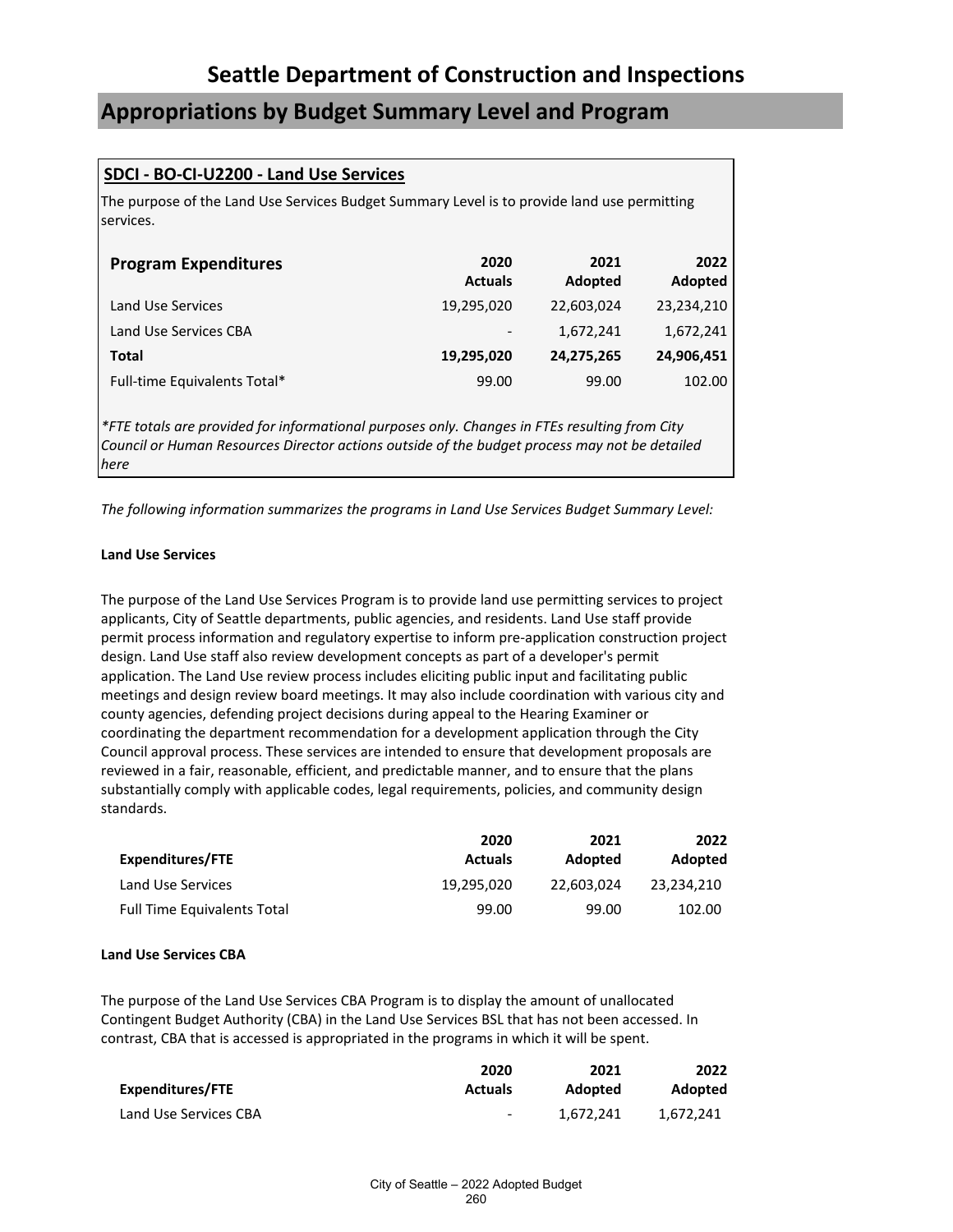| SDCI - BO-CI-U2300 - Permit Services                                                                                                   |                        |                 |                 |
|----------------------------------------------------------------------------------------------------------------------------------------|------------------------|-----------------|-----------------|
| The purpose of the Permit Services Budget Summary Level is to facilitate the review of<br>development plans and processing of permits. |                        |                 |                 |
| <b>Program Expenditures</b>                                                                                                            | 2020<br><b>Actuals</b> | 2021<br>Adopted | 2022<br>Adopted |
| <b>Permit Services</b>                                                                                                                 | 22,713,821             | 25,409,275      | 25,921,169      |
| <b>Permit Services CBA</b>                                                                                                             |                        | 3,666,136       | 3,666,136       |
| Total                                                                                                                                  | 22,713,821             | 29,075,410      | 29,587,305      |
| Full-time Equivalents Total*                                                                                                           | 105.00                 | 105.00          | 106.00          |

*\*FTE totals are provided for informational purposes only. Changes in FTEs resulting from City Council or Human Resources Director actions outside of the budget process may not be detailed here*

*The following information summarizes the programs in Permit Services Budget Summary Level:*

## **Permit Services**

The purpose of the Permit Services Program is to facilitate the review of development plans and processing of permits.

|                                    | 2020           | 2021       | 2022       |
|------------------------------------|----------------|------------|------------|
| Expenditures/FTE                   | <b>Actuals</b> | Adopted    | Adopted    |
| <b>Permit Services</b>             | 22.713.821     | 25.409.275 | 25.921.169 |
| <b>Full Time Equivalents Total</b> | 105.00         | 105.00     | 106.00     |

## **Permit Services CBA**

The purpose of the Permit Services CBA Program is to display the amount of unallocated Contingent Budget Authority (CBA) in the Permit Services BSL that has not been accessed for construction plan review and peer review contracts. In contrast, CBA that is accessed is appropriated in the programs in which it will be spent.

|                     | 2020                     | 2021      | 2022           |
|---------------------|--------------------------|-----------|----------------|
| Expenditures/FTE    | <b>Actuals</b>           | Adopted   | <b>Adopted</b> |
| Permit Services CBA | $\overline{\phantom{0}}$ | 3.666.136 | 3.666.136      |

# **SDCI - BO-CI-U23A0 - Inspections**

The purpose of the Inspections Budget Summary Level is to provide on-site inspections of property under development, inspections of mechanical equipment at installation and on an annual or biennial cycle, and certification of installers and mechanics.

| <b>Program Expenditures</b> | 2020           | 2021       | <b>2022</b> l |
|-----------------------------|----------------|------------|---------------|
|                             | <b>Actuals</b> | Adopted    | Adopted       |
| <b>Inspections</b>          | 23,873,625     | 23,914,754 | 27,866,751    |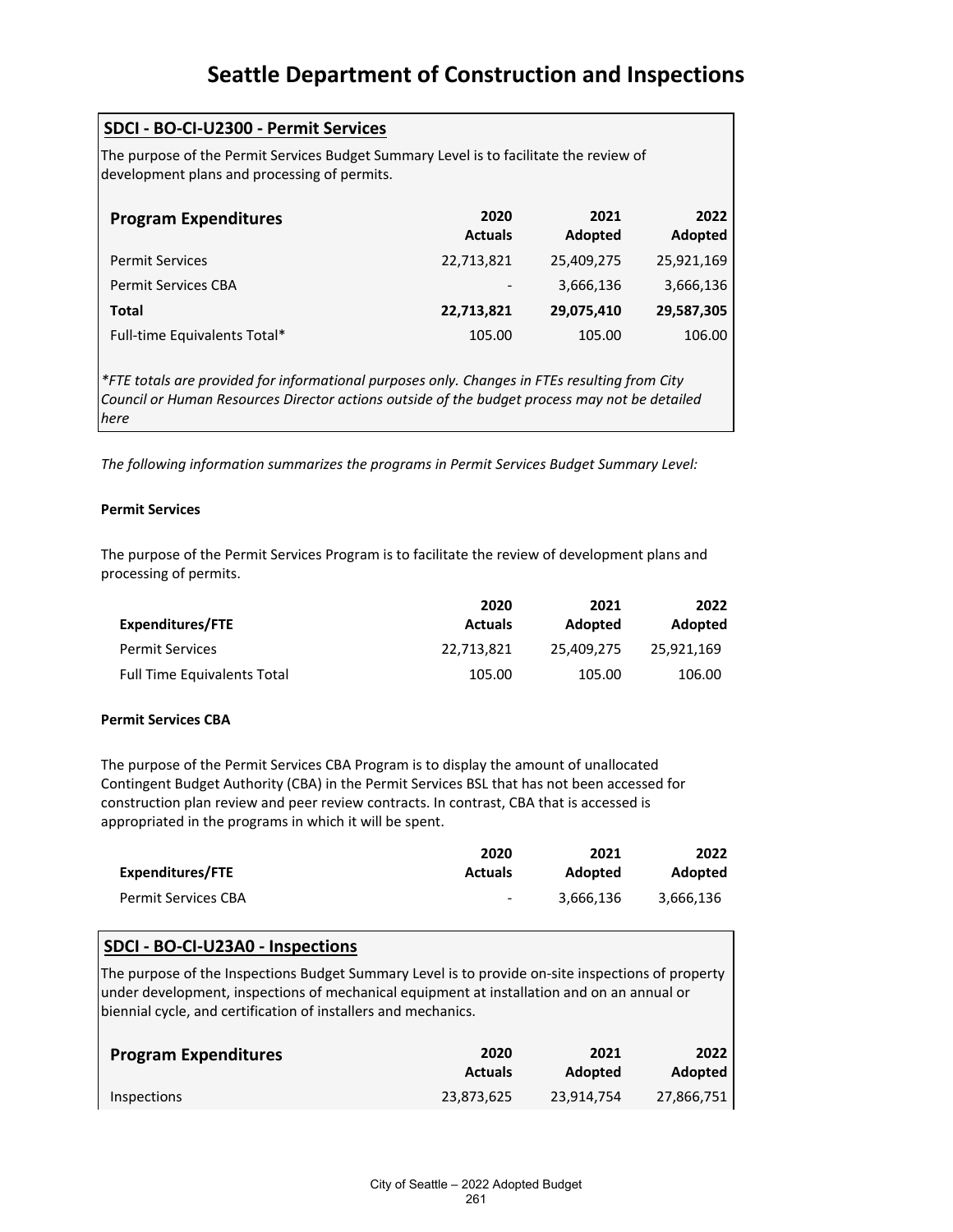| <b>Inspections Services CBA</b> | $\overline{\phantom{a}}$ | 2.726.100  | 2,726,100  |
|---------------------------------|--------------------------|------------|------------|
| Total                           | 23.873.625               | 26.640.854 | 30,592,851 |
| Full-time Equivalents Total*    | 104.00                   | 104.00     | 121.00     |

*\*FTE totals are provided for informational purposes only. Changes in FTEs resulting from City Council or Human Resources Director actions outside of the budget process may not be detailed here*

*The following information summarizes the programs in Inspections Budget Summary Level:*

### **Inspections**

The purpose of the Inspections Program is to provide timely on-site inspections of property under development at predetermined stages of construction; work closely with project architects, engineers, developers, contractors, and other City of Seattle departments to approve projects as substantially complying with applicable City codes, ordinances, and approved plans; and to issue final approvals for occupancy.

|                                    | 2020           | 2021       | 2022       |
|------------------------------------|----------------|------------|------------|
| <b>Expenditures/FTE</b>            | <b>Actuals</b> | Adopted    | Adopted    |
| Inspections                        | 23,873,625     | 23.914.754 | 27.866.751 |
| <b>Full Time Equivalents Total</b> | 104.00         | 104.00     | 121.00     |

### **Inspections Services CBA**

The purpose of the Inspections Services CBA Program is to display the amount of Contingent Budget Authority (CBA) that has not been accessed within the Inspections BCL for construction inspections and electrical inspections with plan review. In contrast, CBA that is accessed is appropriated in the programs in which it will be spent.

|                                 | 2020                     | 2021      | 2022      |
|---------------------------------|--------------------------|-----------|-----------|
| Expenditures/FTE                | <b>Actuals</b>           | Adopted   | Adopted   |
| <b>Inspections Services CBA</b> | $\overline{\phantom{0}}$ | 2.726.100 | 2.726.100 |

## **SDCI - BO-CI-U2400 - Compliance**

The purpose of the Compliance Budget Summary Level is to ensure land and buildings are developed, used and maintained according to applicable code standards, reduce deterioration of structures and properties, enforce tenant protections, and support outreach and education for landlords and tenants in coordination with other departments and community organizations.

| <b>Program Expenditures</b>  | 2020<br><b>Actuals</b> | 2021<br>Adopted | 2022<br>Adopted |
|------------------------------|------------------------|-----------------|-----------------|
| Compliance                   | 7,999,089              | 9,519,887       | 12,179,459      |
| <b>Rental Housing</b>        | 1,859,253              | 2,160,668       | 2,279,744       |
| Total                        | 9,858,342              | 11,680,556      | 14,459,203      |
| Full-time Equivalents Total* | 51.50                  | 52.50           | 56.00           |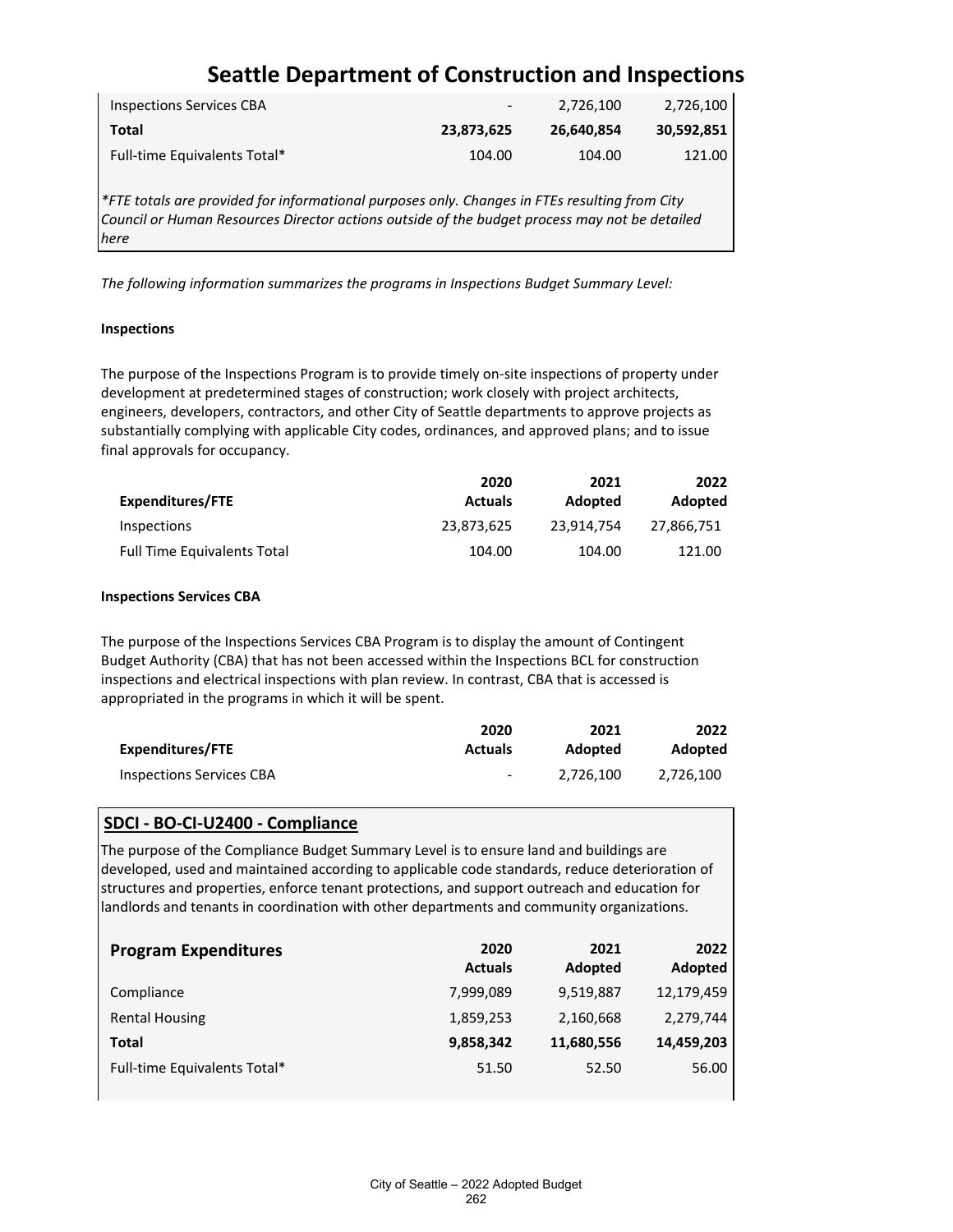*\*FTE totals are provided for informational purposes only. Changes in FTEs resulting from City Council or Human Resources Director actions outside of the budget process may not be detailed here*

*The following information summarizes the programs in Compliance Budget Summary Level:*

### **Compliance**

The purpose of the Compliance Program is to investigate and respond to violations of code standards for the development, use, maintenance, and management of land and buildings, facilitate compliance by property owners and other responsible parties, pursue enforcement actions against violators through the legal system, reduce the deterioration of structures and properties to reduce blight, and manage the adoption of administrative rules and response to claims. The program also supports outreach and education for landlords and tenants, working in coordination with other departments and community organizations.

|                                    | 2020           | 2021      | 2022       |
|------------------------------------|----------------|-----------|------------|
| Expenditures/FTE                   | <b>Actuals</b> | Adopted   | Adopted    |
| Compliance                         | 7.999.089      | 9.519.887 | 12.179.459 |
| <b>Full Time Equivalents Total</b> | 38.50          | 39.50     | 42.00      |

### **Rental Housing**

The purpose of the Rental Housing Program is to improve the quality of the rental housing stock in Seattle and investigate and respond to violations of tenant protection regulations. By registering and inspecting all rental housing properties the program helps ensure key life, health and safety standards are met. The program provides assistance to property owners and tenants regarding relocation assistance, just cause eviction, and other duties and responsibilities of owners and tenants.

|                                    | 2020           | 2021      | 2022      |
|------------------------------------|----------------|-----------|-----------|
| Expenditures/FTE                   | <b>Actuals</b> | Adopted   | Adopted   |
| Rental Housing                     | 1,859,253      | 2,160,668 | 2.279.744 |
| <b>Full Time Equivalents Total</b> | 13.00          | 13.00     | 14.00     |

## **SDCI - BO-CI-U2500 - Leadership and Administration**

The purpose of the Leadership & Administration Budget Summary Level is to lead and direct department employees, provide policy guidance, and oversee relationships with the community.

| <b>Program Expenditures</b>      | 2020<br><b>Actuals</b>   | 2021<br>Adopted | 2022<br>Adopted |
|----------------------------------|--------------------------|-----------------|-----------------|
| Citywide Indirect Costs          | $\overline{\phantom{a}}$ | 23,382,591      | 24,773,696      |
| Departmental Indirect Costs      | 1,260                    | 4,068,703       | 4,821,561       |
| <b>Divisional Indirect Costs</b> | 557                      | 2,951,440       | 3,377,118       |
| Indirect Cost Recovery Offset    | $\overline{\phantom{a}}$ | (30,402,734)    | (32, 972, 375)  |
| <b>Total</b>                     | 1,817                    | -               |                 |
| Full-time Equivalents Total*     | 59.00                    | 59.00           | 64.00           |
|                                  |                          |                 |                 |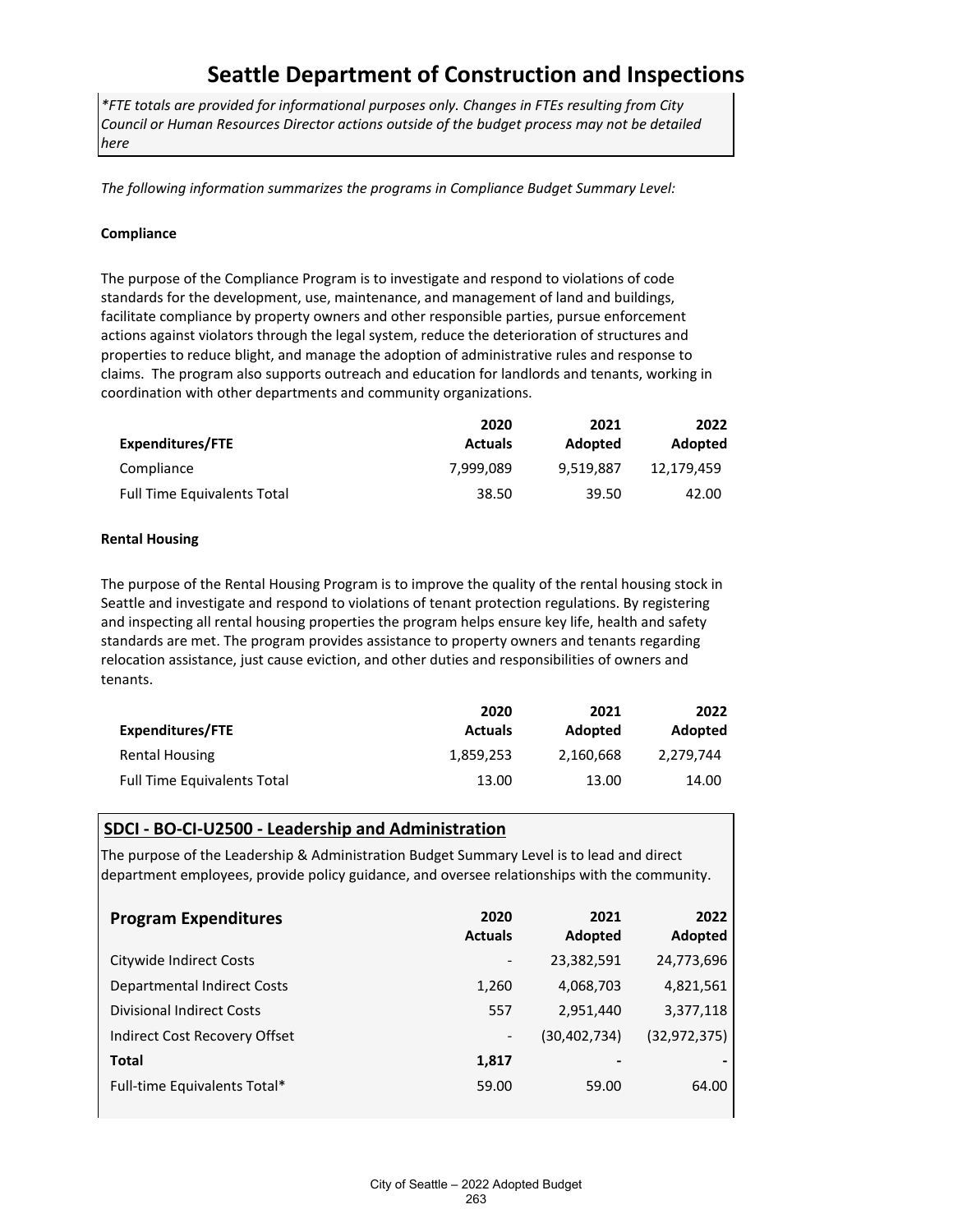*\*FTE totals are provided for informational purposes only. Changes in FTEs resulting from City Council or Human Resources Director actions outside of the budget process may not be detailed here*

*The following information summarizes the programs in Leadership and Administration Budget Summary Level:*

## **Citywide Indirect Costs**

The purpose of the Citywide Indirect Costs Program is to collect and allocate departmental central costs such as pooled costs, paid-time-off, and other City central costs. The costs in this program are allocated to all department programs except the Contingent Budget Authority (CBA) Programs, the Process Improvements & Technology (PI&T) Program, and other programs in Leadership and Administration.

|                         | 2020                     | 2021       | 2022       |
|-------------------------|--------------------------|------------|------------|
| Expenditures/FTE        | <b>Actuals</b>           | Adopted    | Adopted    |
| Citywide Indirect Costs | $\overline{\phantom{a}}$ | 23,382,591 | 24.773.696 |

### **Departmental Indirect Costs**

The purpose of the Departmental Indirect Costs Program is to lead and support department employees; provide policy guidance and financial stewardship; manage the public disclosure of documents; and oversee relationships with the community, government agencies, and the media. The costs in this program are allocated to all department programs except the Contingent Budget Authority (CBA) Programs, the Process Improvements & Technology (PI&T) Program, and other programs in Leadership and Administration.

|                                    | 2020           | 2021           | 2022      |
|------------------------------------|----------------|----------------|-----------|
| Expenditures/FTE                   | <b>Actuals</b> | <b>Adopted</b> | Adopted   |
| Departmental Indirect Costs        | 1.260          | 4.068.703      | 4.821.561 |
| <b>Full Time Equivalents Total</b> | 32.00          | 32.00          | 37.00     |

## **Divisional Indirect Costs**

The purpose of the Divisional Indirect Costs Program is to provide support functions for SDCI's primarily fee funded programs: Land Use Services, Permit Services, Inspections; and for the feefunded portion of the Government Policy, Safety and Support Program. The costs in this program are allocated only to the programs described above.

|                                    | 2020           | 2021      | 2022      |
|------------------------------------|----------------|-----------|-----------|
| Expenditures/FTE                   | <b>Actuals</b> | Adopted   | Adopted   |
| <b>Divisional Indirect Costs</b>   | 557            | 2.951.440 | 3.377.118 |
| <b>Full Time Equivalents Total</b> | 27.00          | 27.00     | 27.00     |

#### **Indirect Cost Recovery Offset**

The purpose of the Indirect Cost Recovery Offset Program is to offset the proportionate share of Citywide Indirect Costs, Departmental Indirect Costs, and Divisional Indirect Costs that allocate to the department's other Budget Summary Level programs as overhead. It is necessary to offset the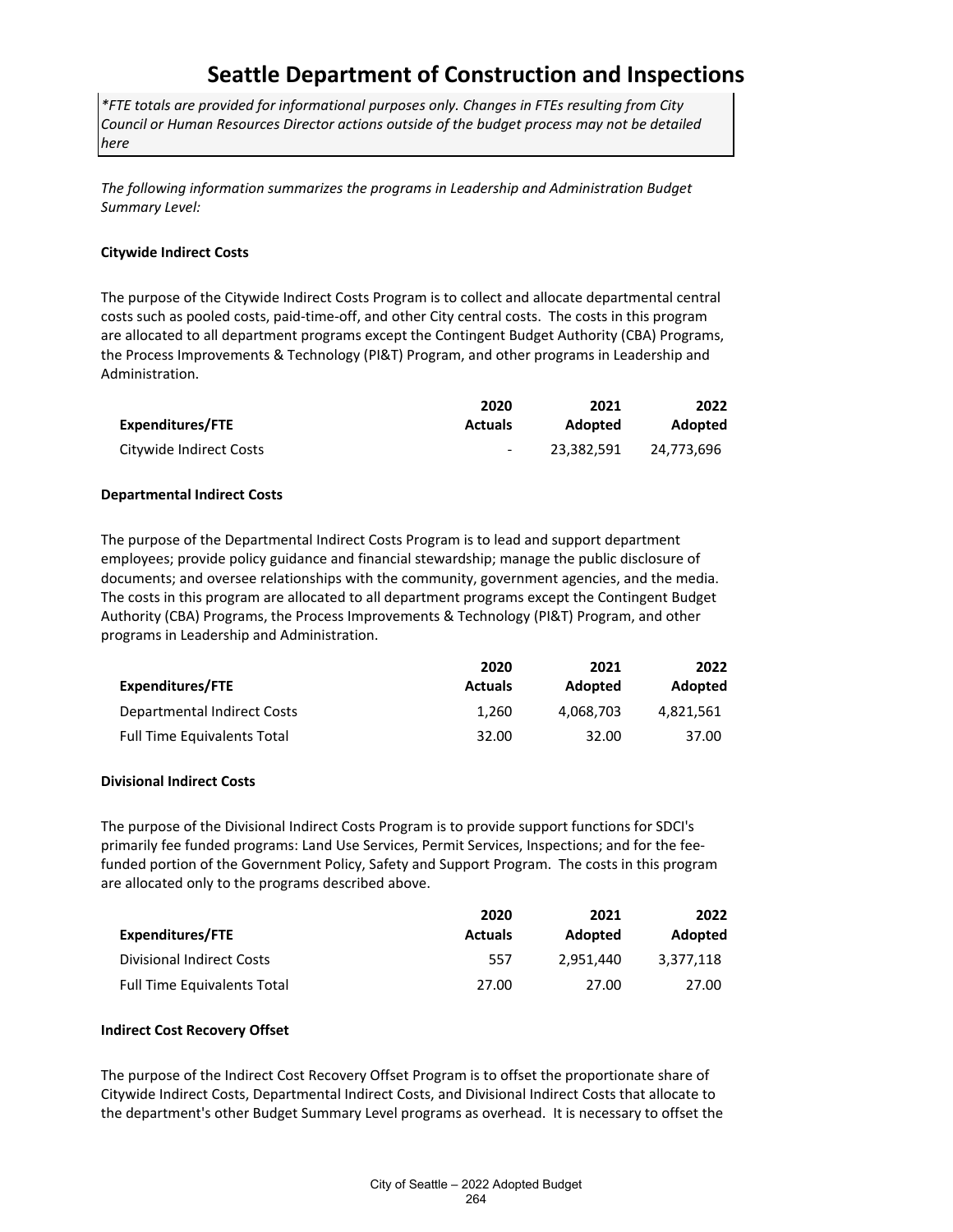full cost of indirect cost programs to calculate the budget appropriation and revenue requirements of the related programs.

|                               | 2020           | 2021    | 2022                          |
|-------------------------------|----------------|---------|-------------------------------|
| Expenditures/FTE              | <b>Actuals</b> | Adopted | <b>Adopted</b>                |
| Indirect Cost Recovery Offset |                |         | $(30,402,734)$ $(32,972,375)$ |

# **SDCI - BO-CI-U2600 - Government Policy, Safety & Support**

The purpose of the Government Policy, Safety & Support Budget Summary Level is to develop and update land use code and technical code regulations, and provide appropriate support for disaster preparation, mitigation, response, and recovery services.

| <b>Program Expenditures</b>   | 2020<br><b>Actuals</b> | 2021<br>Adopted | 2022<br>Adopted |
|-------------------------------|------------------------|-----------------|-----------------|
| Govt Policy, Safety & Support | 2,385,589              | 2,275,989       | 2,597,918       |
| Total                         | 2,385,589              | 2,275,989       | 2,597,918       |
| Full-time Equivalents Total*  | 10.00                  | 10.00           | 11.00           |

*\*FTE totals are provided for informational purposes only. Changes in FTEs resulting from City Council or Human Resources Director actions outside of the budget process may not be detailed here*

## **SDCI - BO-CI-U2800 - Process Improvements & Technology**

The purpose of the Process Improvements and Technology Budget Summary Level is to allow the department to plan and implement continuous improvements to its business processes, including related staff training and equipment purchases. The purpose includes ensuring the Department's major technology investments are maintained, upgraded, or replaced when necessary.

| <b>Program Expenditures</b>   | 2020<br><b>Actuals</b>   | 2021<br>Adopted | 2022<br><b>Adopted</b> |
|-------------------------------|--------------------------|-----------------|------------------------|
| Process Improvements and Tech | 5,784,804                | 5,158,285       | 9,853,160              |
| Total                         | 5,784,804                | 5,158,285       | 9,853,160              |
| Full-time Equivalents Total*  | $\overline{\phantom{a}}$ | 1.00            | 6.00                   |

*\*FTE totals are provided for informational purposes only. Changes in FTEs resulting from City Council or Human Resources Director actions outside of the budget process may not be detailed here*